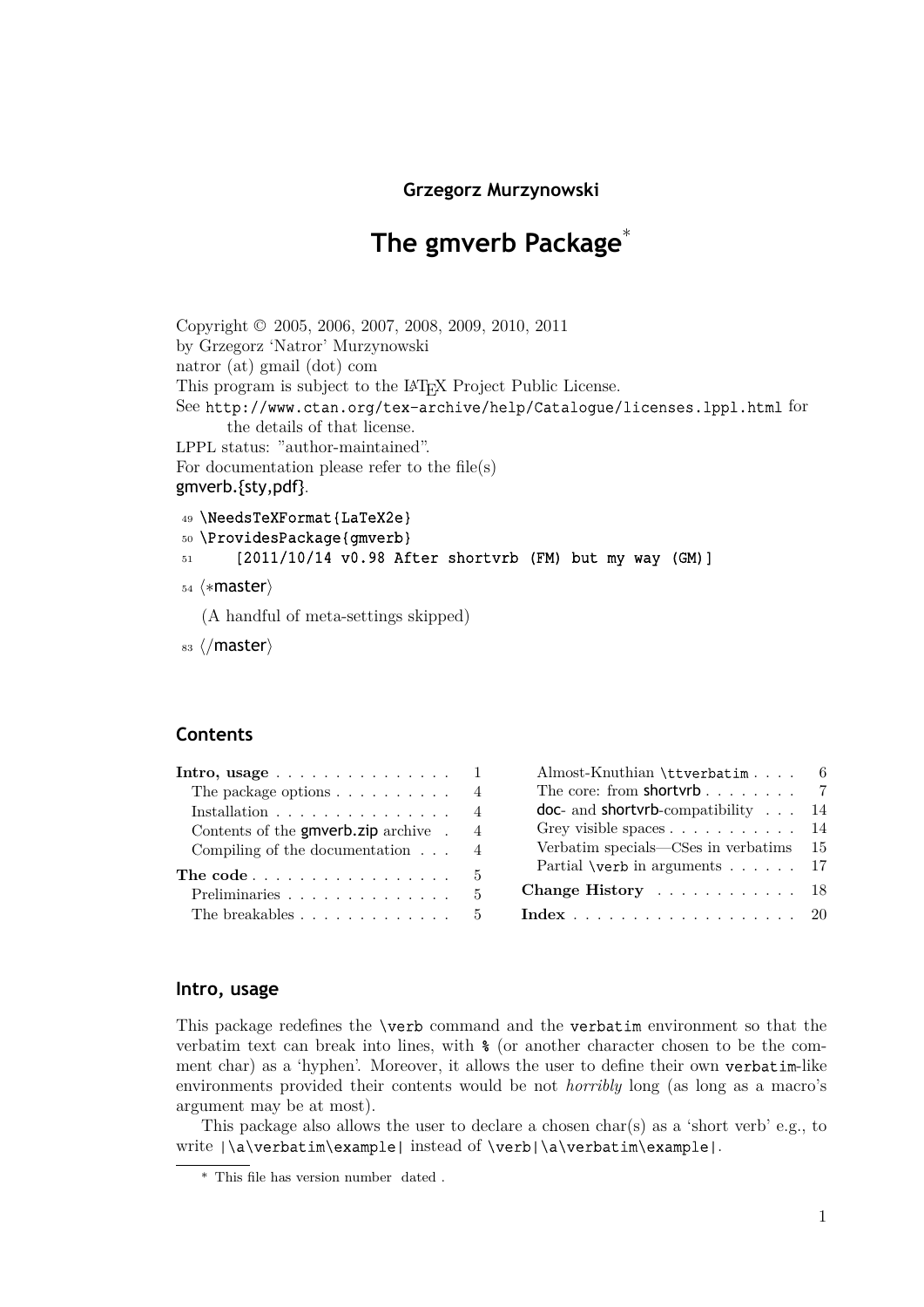<span id="page-1-0"></span>

|                                | The gmverb package redefines the <b>\verb</b> command and the <b>verbatim</b> environment in<br>such a way that $\,$ , { and \ are breakable, the first with no 'hyphen' and the other two<br>with the comment char as a hyphen. I.e., $\{\langle subsequent \ text \rangle\}$ breaks into $\{\$<br>$\langle subset, \langle \mathbf{r} \rangle \rangle$ and $\langle \mathbf{r} \rangle$ and $\langle \mathbf{r} \rangle$ hymacro breaks into $\langle \mathbf{r} \rangle$<br>\mymacro.                                                                                                                                |
|--------------------------------|-------------------------------------------------------------------------------------------------------------------------------------------------------------------------------------------------------------------------------------------------------------------------------------------------------------------------------------------------------------------------------------------------------------------------------------------------------------------------------------------------------------------------------------------------------------------------------------------------------------------------|
| \nobreakbslash                 | (If you don't like line breaking at backslash, there's the <b>\nobreakbslash</b> declaration<br>(observing the common scoping rules, hence OCSR) and an analogous declaration for the                                                                                                                                                                                                                                                                                                                                                                                                                                   |
| \nobreaklbrace                 | left brace: \nobreaklbrace.)                                                                                                                                                                                                                                                                                                                                                                                                                                                                                                                                                                                            |
| \VerbHyphen                    | The default 'hyphen' is $\frac{1}{8}$ since it's the default comment char. If you wish another char<br>to appear at the line break, use the <b>\VerbHyphen</b> declaration that takes $\langle \langle char \rangle$ as the<br>only argument. This declaration is always global.                                                                                                                                                                                                                                                                                                                                        |
| \verbeol0K                     | Another difference is the <b>\verbeolOK</b> declaration (OCSR). Within its scope, <b>\verb</b>                                                                                                                                                                                                                                                                                                                                                                                                                                                                                                                          |
|                                | allows an end of a line in its argument and typesets it just as a space.<br>As in the standard version(s), the plain <b>\verb</b> typesets the spaces blank and <b>\verb</b> *<br>makes them visible.                                                                                                                                                                                                                                                                                                                                                                                                                   |
| \MakeShortVerb                 | Moreover, gmverb provides the <i>MakeShortVerb</i> macro that takes a one-char control<br>sequence as the only argument and turns the char used into a short verbatim delimiter,<br>e.g., after <b>\MakeShortVerb*\</b>   (as you guess, the declaration has its starred version, which<br>is for visible spaces, and the non-starred for the spaces blank) you may type $\langle \text{mymacc} \rangle$ to<br>get \mymacro instead of typing \verb+\mymacro+. Because the char used in this example<br>is my favourite and used just this way by DEK in the The T <sub>F</sub> X book's format, gmverb                 |
| \dekclubs                      | provides a macro $\delta$ singulary as a shorthand for $\MakeShortVerb(*)$ .<br>Be careful because such active chars may interfere with other things, e.g.   with the                                                                                                                                                                                                                                                                                                                                                                                                                                                   |
| \DeleteShortVerb               | tikz package. If this happens, you can declare <i>DeleteShortVerb</i>   and the previous<br>meaning of the char used shall be restored.<br>One more difference between gmverb and shortvrb is that the chars \activeated by<br><b>\MakeShortVerb</b> in the math mode behave as if they were 'other', so you may type e.g.,<br>$$2 0$$ to get $2 0$ and $+ \text{activated this way}$ is in the math mode typeset properly etc.<br>However, if you don't like such a conditional behaviour, you may specify some \$\$\$\$'s<br>(any nonempty seQuence) mixed with $star(s)$ if you wish as an optional argument to keep |
|                                | the short-verbatim char behave as short-verbatim also in math mode.<br>For compatibility with <b>gmdoc</b> and for convenience there is a shorthand for that pro-                                                                                                                                                                                                                                                                                                                                                                                                                                                       |
| \OldMakeShortVerb<br>\dekclubs | vided, \OldMakeShortVerb.<br>There's one more declaration provided by <b>gmverb</b> : <b>\dekclubs</b> , which is a short-                                                                                                                                                                                                                                                                                                                                                                                                                                                                                              |
| \dekclubs*<br>\olddekclubs     | hand for \MakeShortVerb\ , \dekclubs* for \MakeShortVerb*\  and \olddekclubs<br>for \OldMakeShortVerb\ .                                                                                                                                                                                                                                                                                                                                                                                                                                                                                                                |
| \edverbs                       | There's one more declaration, $\ed{e}$ that makes $\lfloor$ checks if the next token is an<br>active char and opens an <b>\hbox</b> if so. That is done so that you can write (in <b>\edverbs'</b><br>and <b>\dekclubs</b> ' scope)                                                                                                                                                                                                                                                                                                                                                                                     |
|                                | $\setminus$ [  <verbatim stuff=""> <math>\setminus</math>]</verbatim>                                                                                                                                                                                                                                                                                                                                                                                                                                                                                                                                                   |
|                                | instead of                                                                                                                                                                                                                                                                                                                                                                                                                                                                                                                                                                                                              |
|                                | $\[\{\hbox{\sf \&box}\; \} \times \{\ \preceq\; \preceq\; \preceq \; \preceq \; \preceq \; \preceq \; \preceq \; \preceq \; \preceq \; \preceq \; \preceq \; \preceq \; \preceq \; \preceq \; \preceq \; \preceq \; \preceq \; \preceq \; \preceq \; \preceq \; \preceq \; \preceq \; \preceq \; \preceq \; \preceq \; \preceq \; \preceq \; \preceq \; \preceq \; \preceq \; \preceq \; \preceq \; \preceq \; \preceq$                                                                                                                                                                                                 |
|                                | to get a displayed shortverb.<br>Both versions of <b>\dekclubs</b> OCSR.<br>The verbatim environment inserts \topsep before and after itself, just as in standard                                                                                                                                                                                                                                                                                                                                                                                                                                                       |
|                                | version (as if it was a list).<br>In August 2008 Will Robertson suggested grey visible spaces for <b>gmdoc</b> . I added<br>a respective option to <b>gmdoc</b> but I find them so nice that I want to make them available                                                                                                                                                                                                                                                                                                                                                                                              |
| \VisSpacesGrey                 | for all verbatim environments so I bring here the declaration <b>\VisSpacesGrey</b> . It redefines<br>only the visible spaces so affects $\text{sub}$ and $\text{sub}$ and $\text{sub}$ and not the unstarred versions.                                                                                                                                                                                                                                                                                                                                                                                                 |
| visspacesgrey                  | The colour of the visible spaces is named visspacesgrey and you can redefine it xcolor                                                                                                                                                                                                                                                                                                                                                                                                                                                                                                                                  |

2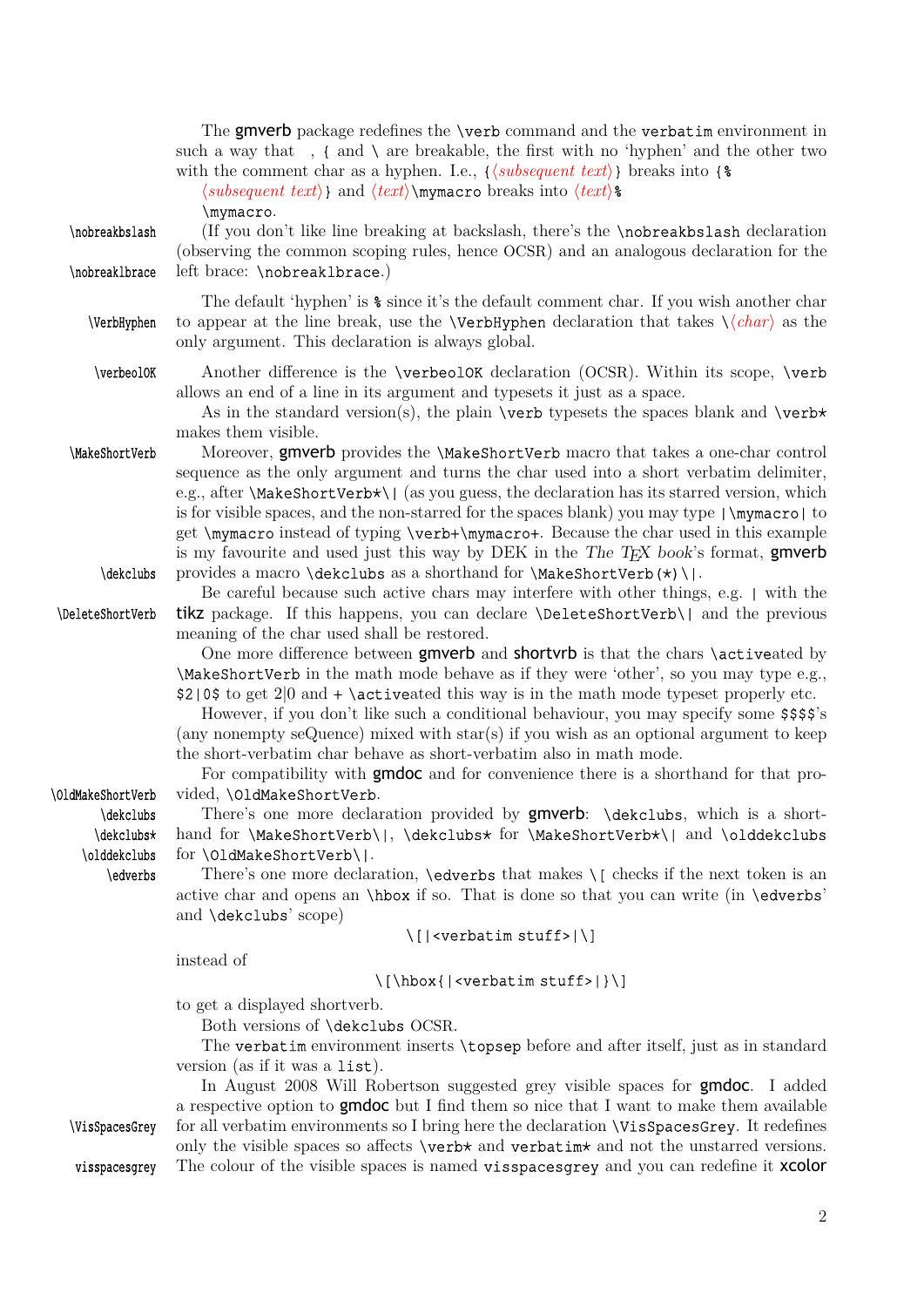<span id="page-2-0"></span>\verbatimspecials We also provide the \verbatimspecials declaration that takes six arguments:

- $#1$  m a char for verbatim escape char (for catcode 0), has to be unbraced<sup>1</sup>,
- #2 m a char for group starter (for catcode 1), has to be unbraced,
- #3 m a char for group ender (for catcode 2), has to be unbraced,
- [#4] (optional) a char for verbatim math shift (for catcode 3); it has to be in square brackets if present. If absent, nothing is set for the verbatim math shift,
- [#5] (optional) a char for the shorthand for \metachar; it has to be in square brackets if present. If provided, e.g.,  $\rightarrow$  as I suggest in **\GMverbatimspecials**, then it itself becomes an active char let-equal to  $\mathcal{L}$ , and a CS made of it,  $\mathcal{L}$  in this example, becomes \string.

{#6} b optional in curly braces, additional stuff (commands) to be executed in a verbatim. All the specials defined this way, except the meta char, if preceded with the escape char, will be typeset verbatim.

For example, after telling T<sub>EX</sub>

# \verbatimspecials  $\angle$  « » [ ¿ ] [ > ] {\def\|{\$\vert\$}}

(the slash is Unicode Fractional Slash, spaces are ignored) you can write

# |\macro⁄arg«arg. ¿n+1¿»\›[No›]Value›(T⁄|F›)|

to get

### \macro{*⟨arg. n* + 1*⟩*}\[No]Value(T*|*F)

Note also that  $\ell$  is a control sequence so it doesn't delimit the short verbatim |'s argument.

|                             | The <b>\verbatimspecials</b> declaration OCSR. Subsequent uses of it override the previ-<br>ous settings. If you specified the optionals at first and then specify <b>\verbatimspecials</b><br>without optionals, the previous optional settings are forgotten.                                                                                                                                                                                                                                                                                                                                                                                      |
|-----------------------------|------------------------------------------------------------------------------------------------------------------------------------------------------------------------------------------------------------------------------------------------------------------------------------------------------------------------------------------------------------------------------------------------------------------------------------------------------------------------------------------------------------------------------------------------------------------------------------------------------------------------------------------------------|
| \noverbatimspecials         | To turn the 'verbatim specials' off write \noverbatimspecials, which OCSR too.                                                                                                                                                                                                                                                                                                                                                                                                                                                                                                                                                                       |
|                             | Note that although we don't provide a 'verbatim superscript' nor 'verbatim subscript',                                                                                                                                                                                                                                                                                                                                                                                                                                                                                                                                                               |
| \sups                       | you have the <b>\sups</b> and <b>\subs</b> CS'es defined by <b>gmutils</b> .                                                                                                                                                                                                                                                                                                                                                                                                                                                                                                                                                                         |
| \subs                       | The 4th argument for the math shift is optional because you can use $\mathbb{P}\mathbb{F}_K$ 's $\setminus$ and                                                                                                                                                                                                                                                                                                                                                                                                                                                                                                                                      |
| $\setminus$ ( $\setminus$ ) | \).                                                                                                                                                                                                                                                                                                                                                                                                                                                                                                                                                                                                                                                  |
| alltt                       | The <b>\verbatimspecials</b> declaration goes a step further than LAT <sub>F</sub> X's alltt and Til                                                                                                                                                                                                                                                                                                                                                                                                                                                                                                                                                 |
| semiverbatim                | Tantau's beamer's semiverbatim environments. To get their effect, declare                                                                                                                                                                                                                                                                                                                                                                                                                                                                                                                                                                            |
|                             | $\verb \verbatimspecials {} $                                                                                                                                                                                                                                                                                                                                                                                                                                                                                                                                                                                                                        |
| \scanverb                   | There is something for verbatims in arguments of commands: $\sc$ \scanverb[ $\star$ ]{ $\text{\textless}}$ }.<br>However there are some limitations: if $\hat{\mathbf{x}}$ is the comment char (which is usual situation),<br>then you cannot use $\frac{1}{2}$ in $\langle text \rangle$ , or rather, $\frac{1}{2}$ will act as comment char anyway. Moreover,<br>spaces are ignored. This last limitation may be worked around if you declare <b>\verbatim\</b><br>specials, say $\ell$ (fraction slash) as the escape char. Then you can use $\ell$ to put a space<br>which will be typeset blank in the unstarred version and visible with star. |
|                             | Not so long ago I started to use the 'broken bar' $(U+00A6, 1)$ character as a hyphen                                                                                                                                                                                                                                                                                                                                                                                                                                                                                                                                                                |

Not so long ago I started to use the 'broken bar' (U+00A6, ¦) character as a hyphen in hyperlinks, because it seems not to occur in hyperlinks at all unlike hyphen. I suggest \verbDiscretionaryHyphen the same char for verbatims, but if you don't like it, there's the \verbDiscretionaryHy¦ phendeclaration that takes two arguments. Broken bar is declared as

# \verbDiscretionaryHyphen{"A6}{¦}

<sup>1</sup> To be precise, the arguments cannot be wrapped in curly braces because those are recatcoded to 'other'. But if you make some other pair of chars category 1 and 2 that are not on the \dospecials list, then you can wrap the arguments in those chars. But what for?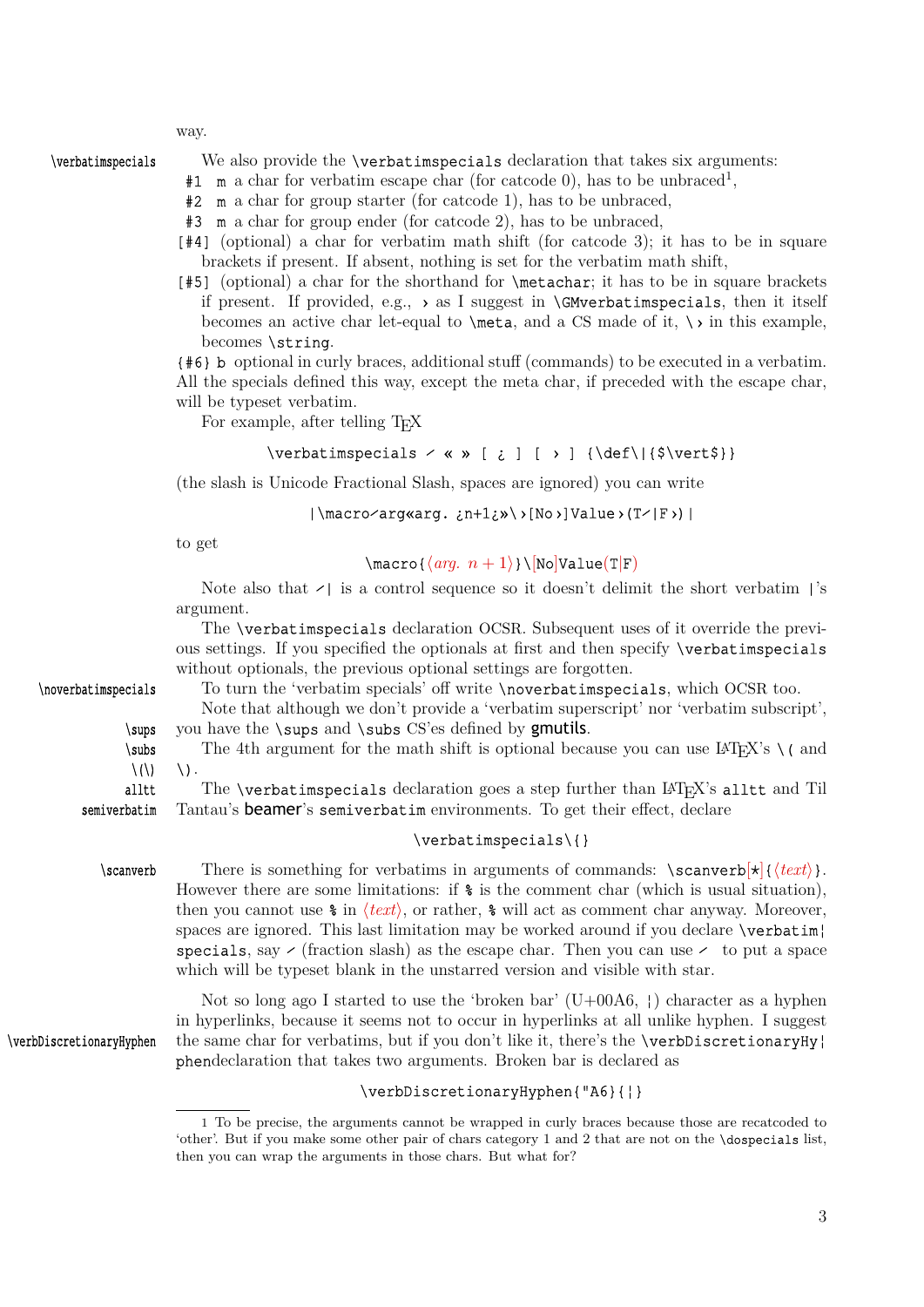<span id="page-3-0"></span>Since version 0.95 (August 2010) this package also provides the \VerbatimPitch declaration that modifies the verbatim environments and derivatives so that the environment contents (recatcoded, i.e. "sanitised") are wrapped in the macro \VerbatimContents and therefore available after environment's end (after \endverbatim to be precise, so also in the end-def of a derivative verbatim).

This may be useful for TEXnical examples: you can rescan the contents of a verbatim with  $\simeq$  scantokens and execute/typeset it. Such a thing is done in the gmdoc package, see the verbatim@p environment.

#### **The package options**

As many good packages, this also does not support any options.

#### **Installation**

Unpack the **\jobname-tds.zip** archive (this is an archive that conforms the TDS standard, see CTAN/tds/tds.pdf) in some texmf directory or just put the gmutils.sty somewhere in the texmf/\:tex/\:latex branch. Creating a texmf/\:tex/\:latex/\:gm directory may be advisable if you consider using other packages written by me.

Then you should refresh your T<sub>E</sub>X distribution's files' database most probably.

#### **Contents of the gmverb.zip archive**

The distribution of the gmutils package consists of the following three files and a TDScompliant archive.

```
gmverb.sty
README
gmverb.pdf
gmverb.tds.zip
```
#### **Compiling of the documentation**

The last of the above files (the .pdf, i.e., *this file*) is a documentation compiled from the .sty file by running LAT<sub>E</sub>X on the gmverb.sty file twice (xelatex gmverb.sty in the directory you wish the documentation to be in, you don't have copy the . $\mathsf{Q}\mathsf{m}\mathsf{d}\mathsf{Ext}$  file there, T<sub>F</sub>X will find it), then MakeIndex on the **\jobname.idx** file, and then LAT<sub>F</sub>X on \jobname.\gmdExt once more.

MakeIndex shell commands:

### makeindex -r gmverb makeindex -r -s gmglo.ist -o gmverb.gls gmverb.glo

The -r switch is to forbid MakeIndex to make implicit ranges since the (code line) numbers will be hyperlinks.

Compiling the documentation requires the packages: gmdoc (gmdoc.sty and gmdocc.cls), gmverb.sty, the gmutils bundle, gmiflink.sty and also some standard packages: hyperref.sty, color.sty, geometry.sty, multicol.sty, lmodern.sty, fontenc.sty that should be installed on your computer by default.

Moreover, you should put the **gmglo.**ist file, a MakeIndex style for the changes' history, into some texmf/makeindex (sub)directory.

Then you should refresh your T<sub>E</sub>X distribution's files' database most probably.

If you had not installed the mwcls classes (available on CTAN and present in TEX Live e.g.), the result of your compilation might differ a bit from the **.pdf** provided in this **.zip** archive in formatting: If you had not installed mwcls, the standard article.cls class would be used.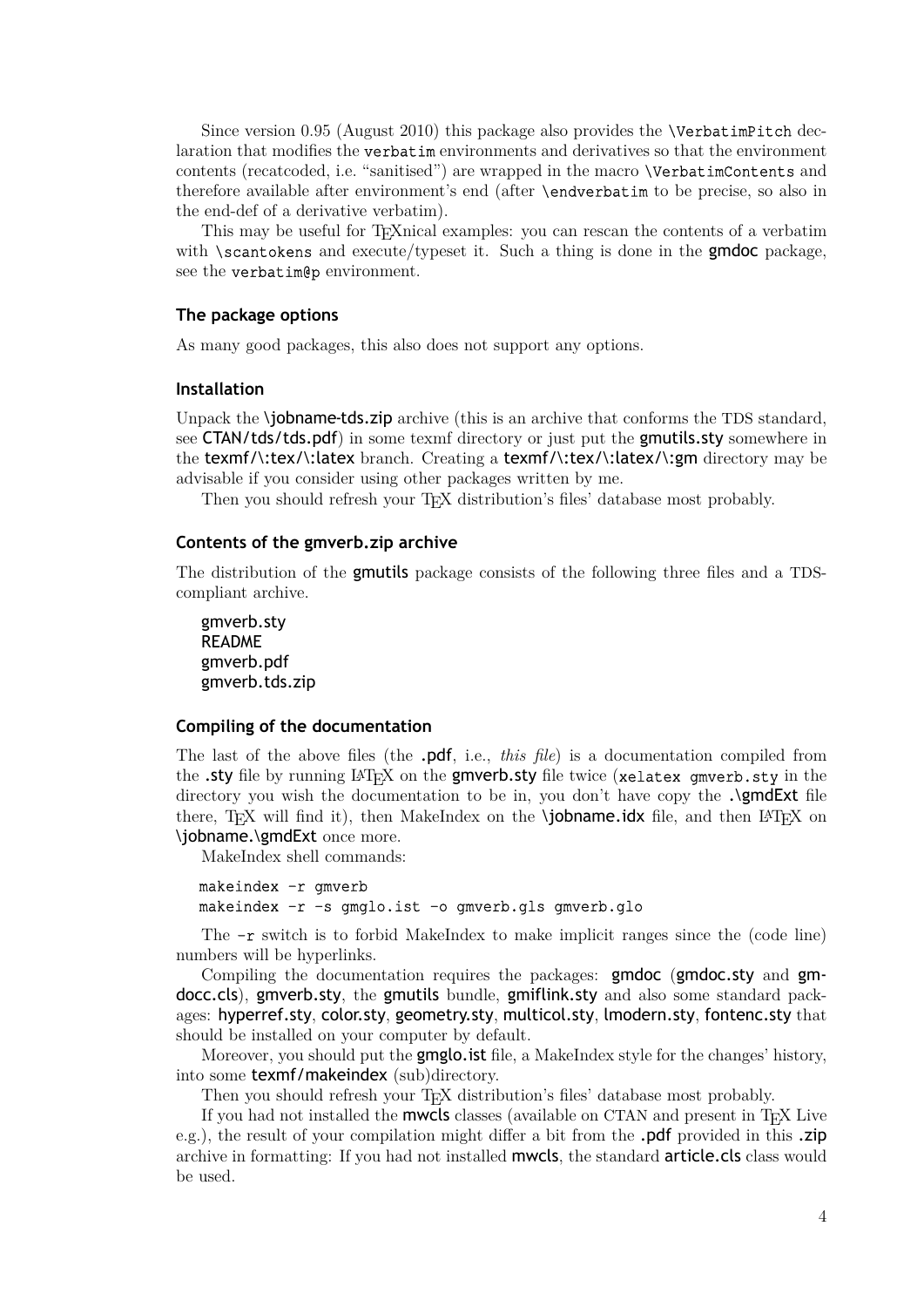# <span id="page-4-0"></span>**The code**

#### **Preliminaries**

#### <sup>466</sup> \RequirePackage{gmcommand}[2011/10/12]

For \firstofone, \afterfi, \gmobeyspaces, \@ifnextcat, \foone and \noexpand's and \expandafter's shorthands \@nx and \@xa resp. and \DeclareCommand.

Someone may want to use another char for comment, but we assume here 'orthodoxy'. Other assumptions in gmdoc are made. The 'knowledge' what char is the comment char is used to put proper 'hyphen' when a verbatim line is broken.

### \verbhyphen <sup>480</sup> \let\verbhyphen\xiipercent

Provide a declaration for easy changing it. Its argument should be of  $\langle \langle char \rangle$  form  $(a \langle char \rangle_{12}$  is also allowed).

```
\VerbHyphen 486 \def\VerbHyphen#1{%
          487 {\escapechar\m@ne
          488 \@xa\gdef\@xa\verbhyphen\@xa{\string#1}}}
```
As you see, it's always global.

#### **The breakables**

Let's define a **\discretionary** left brace such that if it breaks, it turns  $\{$  & at the end of line. We'll use it in almost Knuthian \ttverbatim—it's part of this 'almost'.

```
\breaklbrace 496 \def\breaklbrace{%
             497 \discretionary{\type@lbrace\verbhyphen}{}{\type@lbrace}%
             498 \quad \text{Veshy}500 \foone{\catcode`\[=1 \catcode`\{=\active \catcode`\]=2 }%
             501 [\frac{6}{6}]
\dobreaklbrace 502 \def\dobreaklbrace[\catcode`\{=\active
             503 \def{%
 \breaklbrace 504 [\breaklbrace\gm@lbracehook]] %
             505 ]
```
Now we only initialise the hook. Real use of it will be made in **gmdoc**.

#### <sup>509</sup> \relaxen\gm@lbracehook

The  $\boldsymbol{\lambda}$  macro defined below I use also in more 'normal' T<sub>E</sub>Xing, e.g., to  $\boldsymbol{\lambda}$ some **\outer** macro's name.

```
514 \foone{\catcode`\!=0 \@makeother\\}%
```

```
515 \{
```
 $\b{bslash$  516 !def!bslash{\}%

```
517 }& of \foone.
```

```
\breakbslash 520 \def\breakbslash{%
```

```
521 \discretionary{\verbhyphen}%
```
 $522$  {\type@bslash}{\type@bslash}\yeshy\% it seems that we allow hyphenation after backslash but hyphenation will be allowed iff \hyphenchar\font is nonnegative.

### <sup>525</sup> }% of \breakbslash.

Sometimes line breaking at a backslash may be unwelcome. The basic case, when the first CS in a verbatim breaks at the line end leaving there %, is covered by line 1006. For the others let's give the user a counter-crank: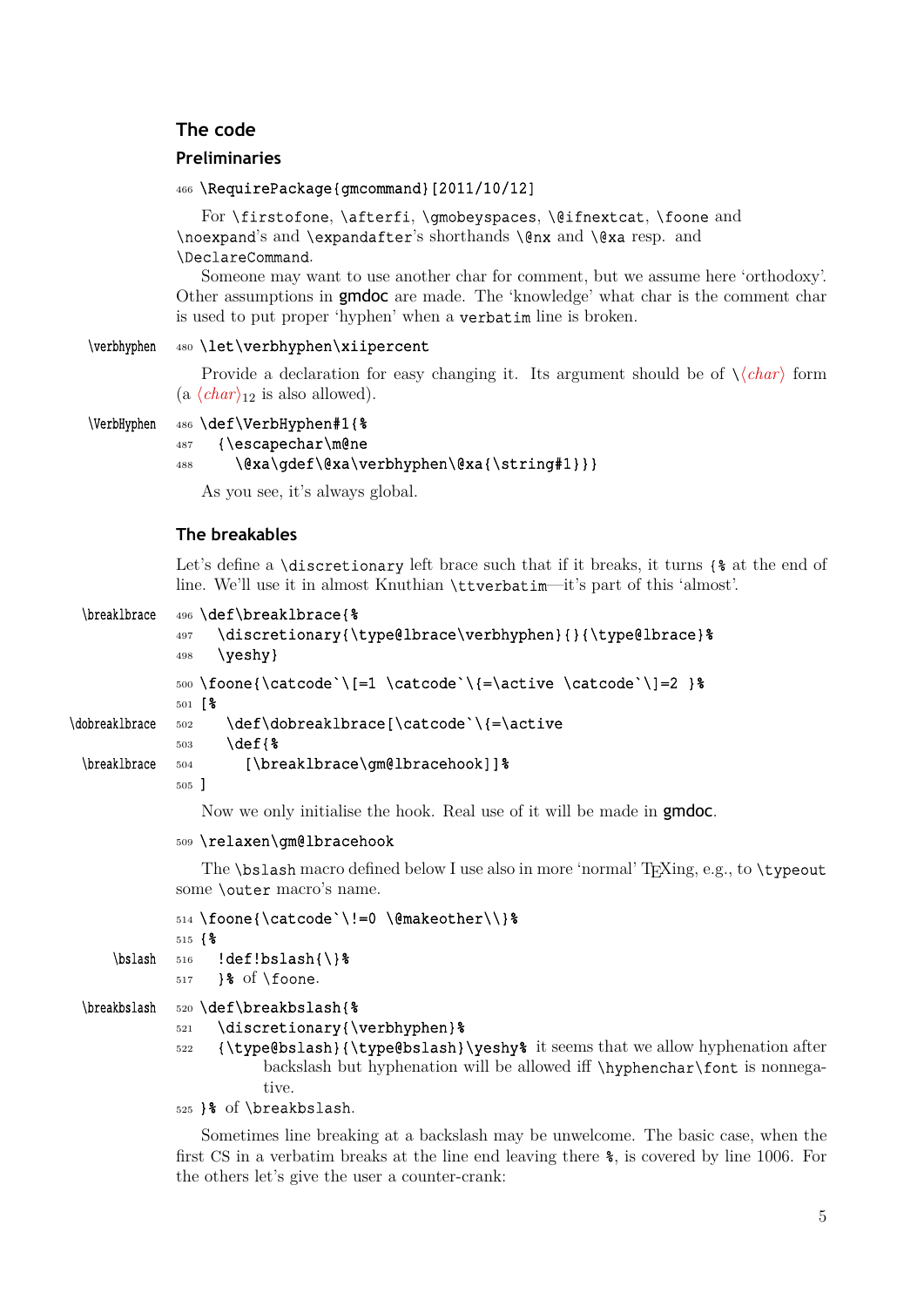<span id="page-5-0"></span>

| \nobreakbslash<br>\breakbslash             | 531 \pdef\nobreakbslash{\def\breakbslash{\type@bslash\yeshy}}% to use due to<br>the common scoping rules. But for the special case of a backslash opening<br>a verbatim scope, we deal specially in the line 1006.                                                                                                                                                                                                                                                                            |
|--------------------------------------------|-----------------------------------------------------------------------------------------------------------------------------------------------------------------------------------------------------------------------------------------------------------------------------------------------------------------------------------------------------------------------------------------------------------------------------------------------------------------------------------------------|
|                                            | Analogously, let's provide a possibility of 'nobreaking' the left brace:                                                                                                                                                                                                                                                                                                                                                                                                                      |
| \nobreak1brace                             | 538 \pdef\nobreaklbrace{\def\breaklbrace{\type@lbrace\yeshy}}                                                                                                                                                                                                                                                                                                                                                                                                                                 |
| \break1brace                               | 541 \foone{\catcode`\!=0 \catcode`\\=\active}%<br>$542\text{ }8$                                                                                                                                                                                                                                                                                                                                                                                                                              |
| \dobreakbslash<br>\breakbslash             | !def!dobreakbslash{!catcode`!\=!active !def\{!breakbslash}} \$<br>543<br>544                                                                                                                                                                                                                                                                                                                                                                                                                  |
|                                            | The macros defined below, <i>\visiblebreakspaces</i> and <i>\xiiclub</i> we'll use in the al-<br>most Knuthian macro making verbatim. This 'almost' makes a difference.                                                                                                                                                                                                                                                                                                                       |
| \breakablevisspace                         | 551 \def\breakablevisspace{\discretionary{\visiblespace}{}{\visiblespace}}<br>The <i>\visiblespace</i> macro is <i>\let</i> in gmutils to <i>\xiispace</i> or to <i>\xxt@visiblespace</i><br>of xitxtra if available.                                                                                                                                                                                                                                                                         |
|                                            | 555 \foone\obeyspaces% it's just re\catcode'ing.                                                                                                                                                                                                                                                                                                                                                                                                                                              |
| \dobreakvisiblespace<br>\breakablevisspace | $556\text{ }8$<br>557 \newcommand*\dobreakvisiblespace{\def {%<br>\breakablevisspace}\obeyspaces}% \defing it caused a stack overflow<br>disaster with <b>gmdoc</b> .                                                                                                                                                                                                                                                                                                                         |
| \dobreakblankspace                         | 559 \newcommand*\dobreakblankspace{\let =\space\obeyspaces} %<br>$560 \text{ }$                                                                                                                                                                                                                                                                                                                                                                                                               |
| \xiiclub                                   | 563 \foone{\@makeother\ }{%<br>$\def\xiclub{\Vert}\$<br>564                                                                                                                                                                                                                                                                                                                                                                                                                                   |
|                                            | Almost-Knuthian \ttverbatim                                                                                                                                                                                                                                                                                                                                                                                                                                                                   |
|                                            | <b>\ttverbatim</b> comes from The T <sub>F</sub> X book too, but I add into it a IAT <sub>F</sub> X macro changing<br>the <b>\catcodes</b> and make spaces visible and breakable and left braces too.                                                                                                                                                                                                                                                                                         |
| \ttverbatim                                | 573 \pdef\ttverbatim{%<br>\let\do=\do@noligs \verbatim@nolig@list<br>574<br>\let\do=\@makeother \dospecials<br>575<br>\dobreaklbrace\dobreakbslash<br>576<br>\dobreakspace<br>577<br>\makeatletter<br>578<br>\ifhmode<br>582<br>\setspaceskip<br>583<br>\fi<br>584<br>\verbatimfont<br>585<br>\xdef\gmv@storedhyphenchar{\the\hyphenchar\font}%<br>586<br>Assignment of the hyphenchar is always global so let the above edefinition be also such.<br>\hyphenchar\font=\gmv@hyphenchar<br>589 |
|                                            | \ttverbatim@hook<br>590<br>591 }% of \ttverbatim                                                                                                                                                                                                                                                                                                                                                                                                                                              |
|                                            | $(2010/08/14, v0.993)$ rigid \tt in \ttverbatim changed to redefinable \verbatim}                                                                                                                                                                                                                                                                                                                                                                                                             |

font due to absurd problems with bad fontifying of gmdoc

 $\verb+\verbatimfont = \verb+597 \def\verbatimfont {\texttt}$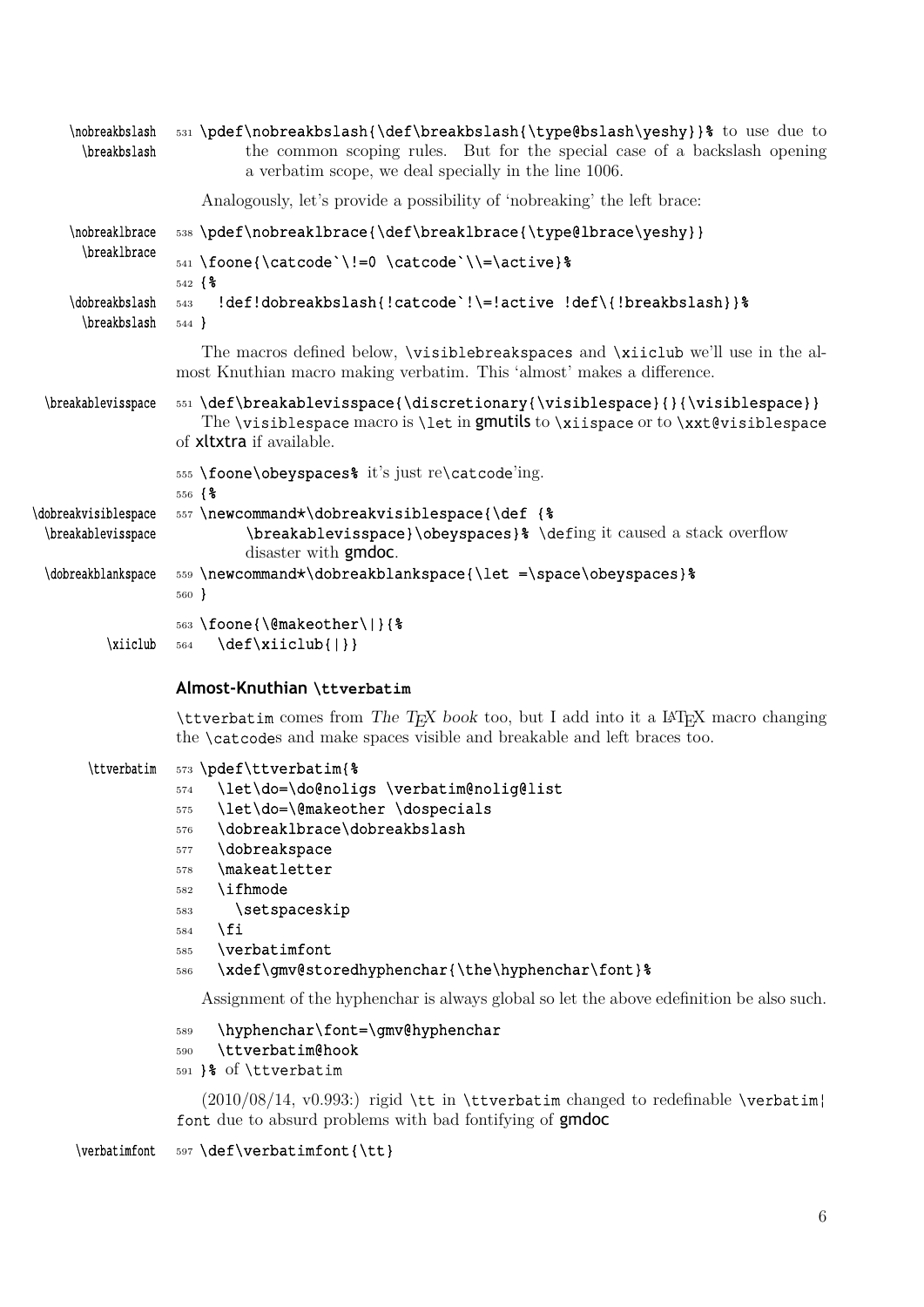<span id="page-6-0"></span>While typesetting stuff in the QX fontencoding I noticed there were no spaces in verbatims. That was because the QX encoding doesn't have any reasonable char at position 32. So we provide a hook in the very core of the verbatim making macros to set proper fontencoding for instance.

#### <sup>604</sup> \@emptify\ttverbatim@hook

#### \VerbT1 607 \def\VerbT1{\def\ttverbatim@hook{\fontencoding{T1}\selectfont}}

```
\VerbT
```
 $\text{Vetin}$  We wish the visible spaces to be the default.

# <sup>611</sup> \let\dobreakspace=\dobreakvisiblespace

# **The core: from shortvrb**

The below is copied verbatim ;-) from **doc.pdf** and then is added my slight changes.

| \MakeShortVerb                 | 620 \DeclareCommand \MakeShortVerb{                                                                                                                                                                                                                                                                                                                                                 |
|--------------------------------|-------------------------------------------------------------------------------------------------------------------------------------------------------------------------------------------------------------------------------------------------------------------------------------------------------------------------------------------------------------------------------------|
|                                | $Q { \star $}$ 8<br>#1<br>621<br><b>m</b> $\ast$ the char to be made shortverb. Has to be provided as $\langle char \rangle$ (back-<br>#2<br>622<br>slashed).<br>$623$ } { $%$<br>\gmu@ifstrany {*}{#1}<br>624                                                                                                                                                                      |
| \@shortvrbdef<br>\@shortvrbdef | $\{\def\@shorturbdef\\verb\verb+Vert+\}$<br>625<br>$\{\def\@for\@forturbdef\\verb\verb+verb+ }$<br>626<br>\gmu@ifstrany {\$}{#1}%<br>628                                                                                                                                                                                                                                            |
|                                | Depending on whether $\frac{2}{3}$ was specified as optional argument to <b>MakeShortVerb</b> , we<br>define the CS $\qquad$ mV@mm $\langle \text{the char} \rangle$ as either sth. special or sth. usual in the math mode:                                                                                                                                                         |
|                                | {\gmV@MakeShortVerbAlsoInMath #2 }% extracted to a macro because we reassign<br>635<br>it while typesetting $\text{LTr} X 2_{\varepsilon}$ Sources.<br>{\qmV@MakeShortVerbNotInMath #2}%<br>637<br>\@MakeShortVerb #2%<br>639<br>640 }% of \MakeShortVerb.                                                                                                                          |
| W@MakeShortVerbAlsoInMath      | 642 \pdef\gmV@MakeShortVerbAlsoInMath #1{% If some dollars were specified (paid ;-)<br>) in #1, then we direct the shortverb char to behave in the math mode the same<br>as in normal text.<br>\Name\glet {gmV@mm\string#1}\@firstofone<br>646<br>$647$ } $%$                                                                                                                       |
| mV@MakeShortVerbNotInMath      | 649 \pdef\gmV@MakeShortVerbNotInMath #1{% If no dollar was paid ;-) in #1, we get<br>vicious and define shortverb to act in math mode as normal (other) char.<br>\edef\gmV@tempA {\strip@bslash {#1}}%<br>652<br>\@XA {%<br>654<br>\Name\gdef {gmV@mm\string#1}}%<br>655<br><b>\@xa{\@xa %</b> these two expandafters serve to get "other" version of (unbackslashed)<br>656<br>#1. |
|                                | \ifmmode \qmV@tempA<br>658                                                                                                                                                                                                                                                                                                                                                          |
|                                | Two subsequent expandafters become part of the definition and serve to gobble or                                                                                                                                                                                                                                                                                                    |

 $661$   $\&a \ \qquad$   $\qquad$   $\qquad$   $\qquad$   $\qquad$   $\qquad$   $\qquad$   $\qquad$   $\qquad$   $\qquad$   $\qquad$   $\qquad$   $\qquad$   $\qquad$   $\qquad$   $\qquad$   $\qquad$   $\qquad$   $\qquad$   $\qquad$   $\qquad$   $\qquad$   $\qquad$   $\qquad$   $\qquad$   $\qquad$   $\qquad$   $\qquad$   $\qquad$   $\qquad$   $\qquad$   $\qquad$   $\qquad$   $\qquad$   $\qquad$   $662$  \else <sup>663</sup> \@xa \@firstofone  $664$  \fi <sup>665</sup> }%

execute the short-verbatim macro.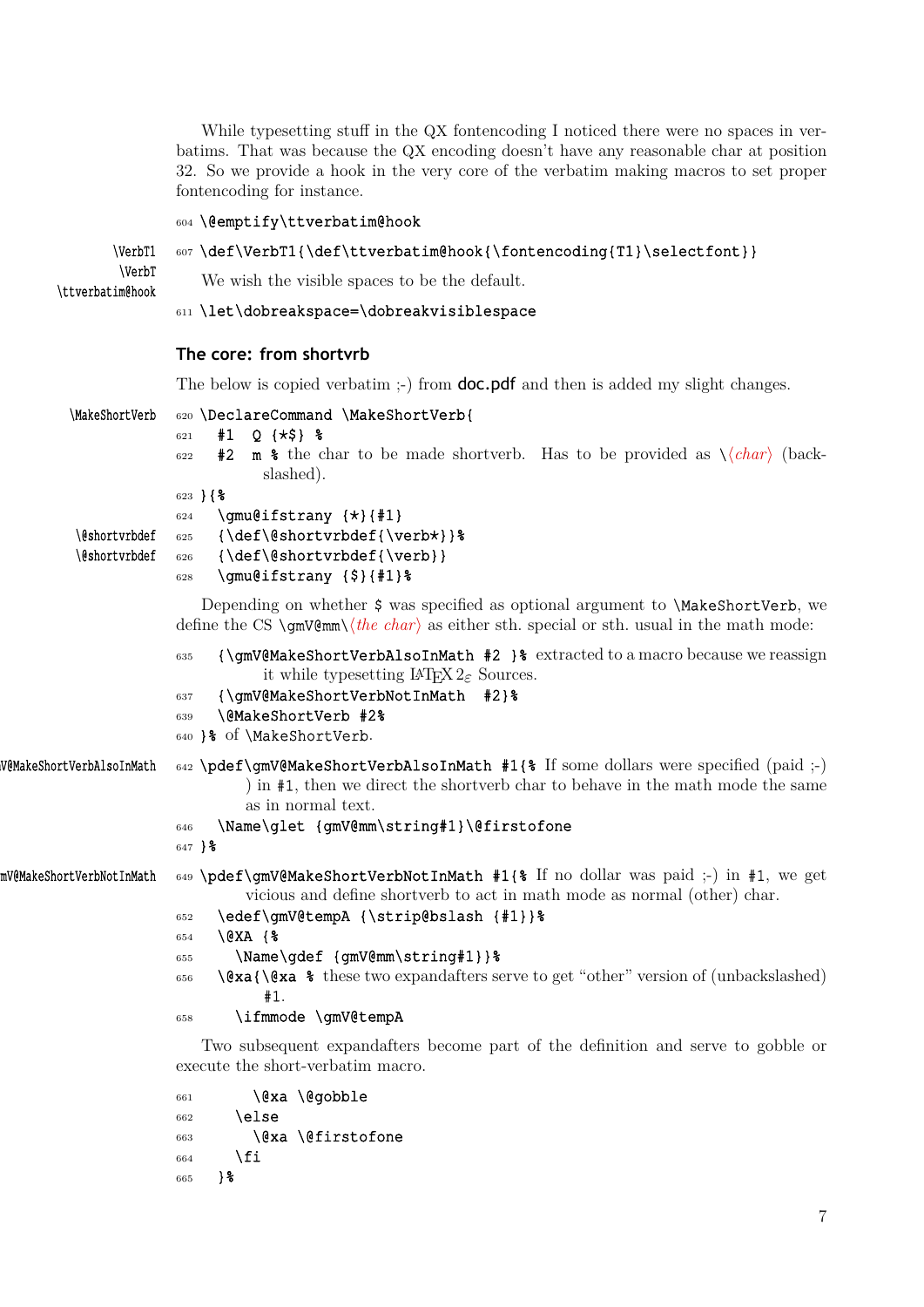<span id="page-7-0"></span><sup>666</sup> }% of if to be normal in math mode

We store the original catcode of a shortverb char in a CS \gmV@cc\*⟨the char⟩*. Moreover, if the char is originally active (of catcode 13), then we create another CS to store its original meaning, \gmV@ac\*⟨the char⟩*.

```
\@MakeShortVerb 674 \def\@MakeShortVerb#1{%
             675 \@xa\ifx\csname gmV@cc\string#1\endcsname\relax
             676 \@shortvrbinfo{Made }{#1}\@shortvrbdef
             677 \ddot{\text{add}}special{#1}%
             678 \AddtoPrivateOthers#1% a macro to be really defined in gmdoc.
             680 \@xa
             681 \xdef\csname gmV@cc\string#1\endcsname{\the\catcode`#1}%
             682 \begingroup
             683 \catcode`\~\active \lccode`\~=`#1%
             684 \lowercase{%
             685 \Name\glet {ac\string#1}~%
             686 \@xa\gdef\@xa~\@xa{%
             687 \csname \strip@bslash{\gmV@mm}\string#1\endcsname
             688 {\@shortvrbdef~}%
             689 }& of active #1 def
             690 }% of lowercase
             691 \endgroup
             692 \global\catcode`#1\active
             693 \else
             694 \@shortvrbinfo\@empty{#1 already}{\@empty\verb(*)}%
             695 \fi
             696 }% of \@MakeShortVerb.
\DeleteShortVerb 699 \def\DeleteShortVerb#1{%
             700 \@xa\ifx\csname gmV@cc\string#1\endcsname\relax
             701 \@shortvrbinfo\@empty{#1 not}{\@empty\verb(*)}%
             702 \else
             703 \@shortvrbinfo{Deleted }{#1 as}{\@empty\verb(*)}%
             704 \text{rem}^\{41\}705 \global\catcode`#1\csname gmV@cc\string#1\endcsname
             706 \global \@xa\let \csname gmV@cc\string#1\endcsname \relax
             707 \ifnum\catcode`#1=\active
             708 \begingroup
             709 \catcode`\~\active \lccode`\~`#1%
             710 \lowercase{%
             711 \global\@xa\let\@xa~%
             712 \csname gmV@ac\string#1\endcsname}%
             713 \endgroup
             714 \fi
             715 \fi
             716 }
               My little addition
             720 \@ifpackageloaded{gmdoc}{%
  \gmv@packname 721 \def\gmv@packname{gmdoc}}{%
  \gmv@packname 722 \def\gmv@packname{gmverb}}
 \@shortvrbinfo 725 \def\@shortvrbinfo#1#2#3{%
             726 \PackageInfo{\gmv@packname}{%
```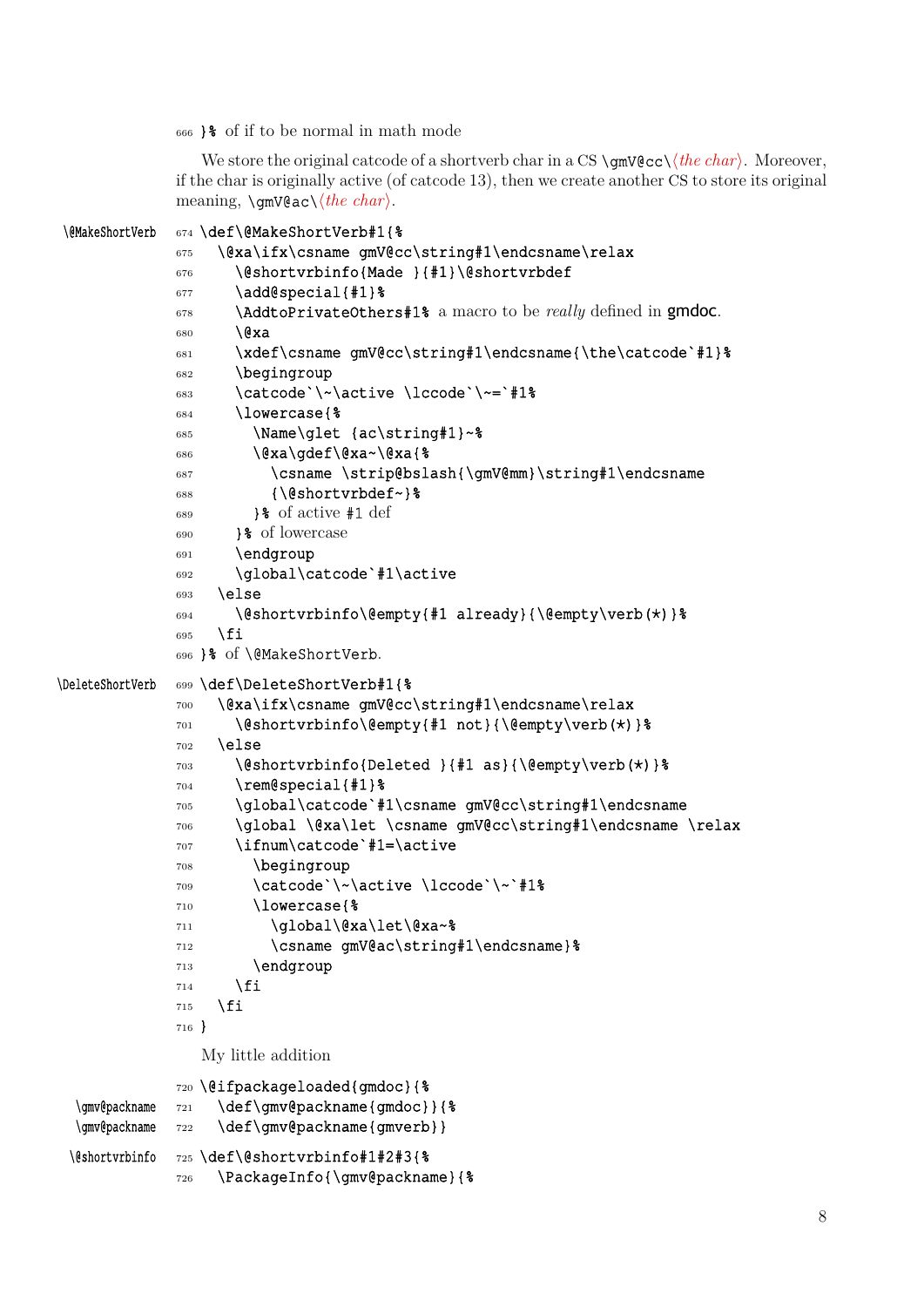```
727 ^^J\@empty #1\@xa\@gobble\string#2 a short reference
```

```
728 for \d{xa\strut\} for \d{x
```

```
\add@special 731 \def\add@special#1{%
```

```
732 \rem@special{#1}%
```

```
733 \@xa\gdef\@xa\dospecials\@xa
```

```
734 {\dospecials \do #1}%
```

```
735 \@xa\gdef\@xa\@sanitize\@xa
```

```
736 {\@sanitize \@makeother #1}}
```
For the commentary on the below macro see the **doc** package's documentation. Here let's only say it's just amazing: so tricky and wicked use of \do. The internal macro \rem@special defines \do to expand to nothing if the \do's argument is the one to be removed and to unexpandable CSes \do and *⟨\do's argument⟩* otherwise. With \do defined this way the entire list is just globally expanded itself. Analogous hack is done to the \@sanitize list.

```
\rem@special 747 \def\rem@special#1{%
          748 \def\do##1{%
          _{749} \ifnum`#1=`##1 \else \@nx\do\@nx##1\fi
          750 }%
          751 \xdef\dospecials{\dospecials}%
          752 \begingroup
          753 \def\@makeother##1{%
          _{754} \ifnum`#1=`##1 \else \@nx\@makeother\@nx##1\fi}%
          755 \xdef\@sanitize{\@sanitize}%
          756 \endgroup}
```
And now the definition of verbatim itself. As you'll see (I hope), the internal macros of it look for the name of the current environment (i.e.,  $\{\&\text{current}\$  s meaning) to set their expectation of the environment's \end properly. This is done to allow the user to define his/her own environments with \verbatim inside them. I.e., as with the verbatim package, you may write \verbatim in the begin definition of your environment and then necessarily \endverbatim in its end definition. Of course (or maybe *surprisingly*), the commands written in the begin definition after \verbatim will also be executed at \begin{*⟨environment⟩*}.

```
verbatim 769 \def\verbatim{%
```
- \verbatim  $770$  \edef\gmv@hyphenpe{\the\hyphenpenalty}%
	- 771 \edef\gmv@exhyphenpe{\the\exhyphenpenalty}%
	- $772$  \@beginparpenalty \predisplaypenalty \@verbatim
	- <sup>773</sup> \frenchspacing \gmobeyspaces \@xverbatim
	- 774 \hyphenpenalty=\gmv@hyphenpe\relax
	- 775 \exhyphenpenalty=\gmv@exhyphenpe
	- 776 \hyphenchar\font=\m@ne

The line below serves as the delimiter for **\verbatim@PitchContents**, to discard the stuff before it (see l. 850).

<sup>782</sup> \@gobble\verbatim

```
783 }% in the LATEX version there's \@vobeyspaces instead of \gmobeyspaces.
```

```
atim<sup>*</sup> 788 \@namedef{verbatim*}{\@beginparpenalty \predisplaypenalty \@verbatim
```
- $789$  \@sxverbatim % it's the same as \@xverbatim and defines the verbatim end (a macro delimited with \end{*⟨curr.envir.⟩*}).
- <sup>791</sup> }

\endverbatim 793 \def\endverbatim{\@@par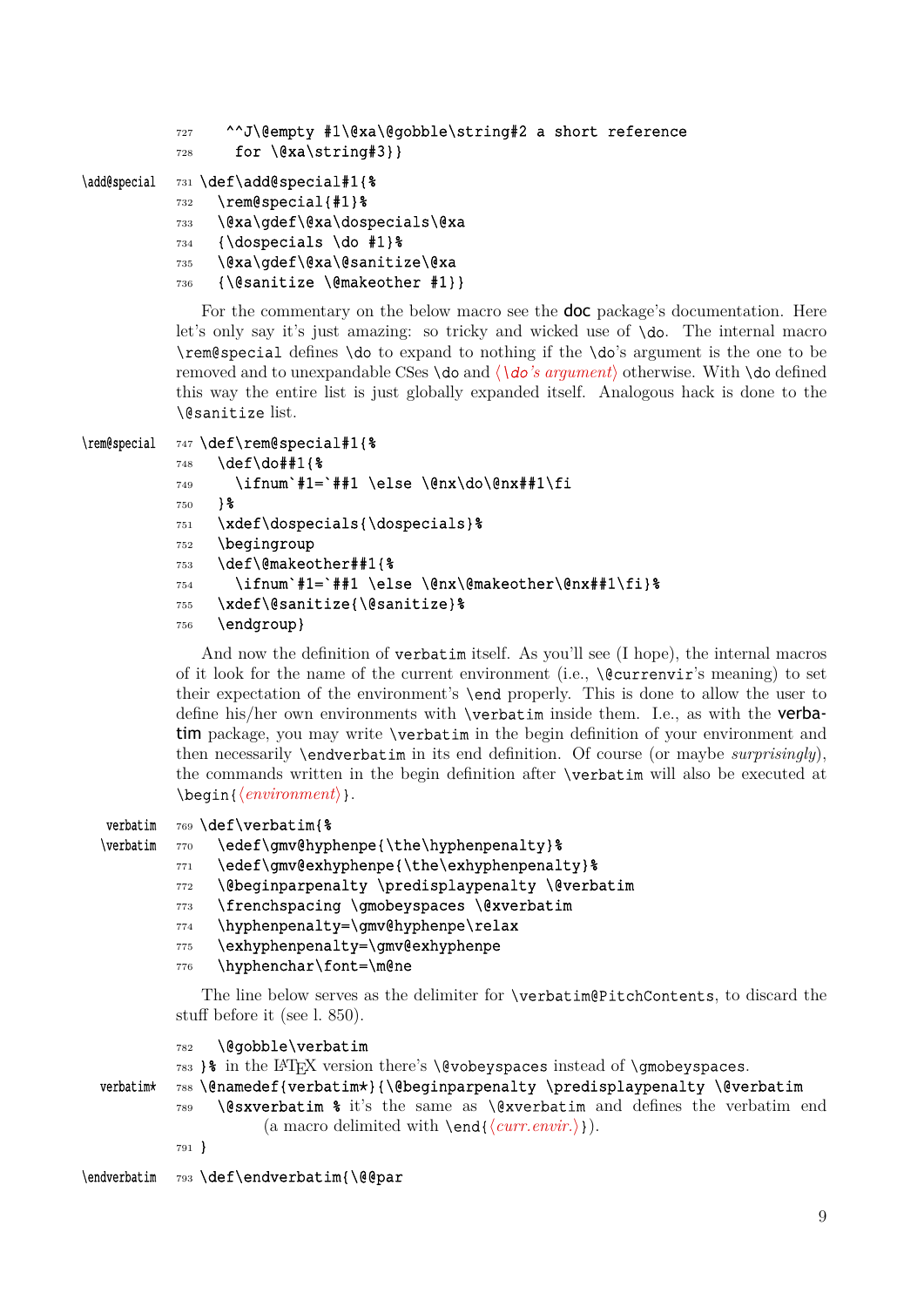```
%% \hyphenchar\font=\gmv@storedhyphenchar % hyphenchar assignments are
                       %% % always global. And for an entire paragraph works the one last in it so we hide
                    it.
                    797 \ifdim\lastskip >\z@
                    798 \@tempskipa\lastskip \vskip -\lastskip
                    799 \advance\@tempskipa\parskip \advance\@tempskipa -\@outerparskip
                    800 \vskip\@tempskipa
                    801 \fi
                    802 \addvspace\@topsepadd
                    803 \@endparenv
                    804 }
                       *
                    807 \n@melet{endverbatim*}{endverbatim}
                    810 \begingroup \catcode `!=0 %
                    811 \text{ } \text{catcode} = 1 \catcode`]=2 %
                    812 \catcode`\{=\active
                    813 \@makeother\}%
                    814 \catcode`\\=\active%
          \@xverbatim 815 !gdef!@xverbatim[%
                    816 [!endlinechar!m@ne !everyeof[!@nx]%
                    817 !edef!verbatim@currenvir[%
                    818 !@xa!scantokens!@xa[!@currenvir]%
                    819 18 of \verbatim@currenvir. This macro is defined as the meaning of \@cur}
                                 renvir rescanned. It's done specially for the active star in my verbatims.
                                 % \@currenvir is fully expanded but my active star is \protected.
                    823 !@xa]% and here a little trick with groups:
                    824 !@xa!def!@xa!verbatim@currenvir
                    825 !@xa[!verbatim@currenvir]%
                    826 !edef!verbatim@edef[%
                    827 !def!@nx!verbatim@end%
                    828 ####1!noexpand\end!@nx{%
                    829 !@xa!unexpanded!@xa[!verbatim@currenvir]%
                    830 }[%
                    831 !@nx!verbatim@PitchContents ####1%
                    832 !@nx!verbatim@PitchContents@Delim% added 2010/8/16
                    833 ####1!@nx!end[!@currenvir]]]%
                    834 !verbatim@edef
                    835 !verbatim@end]%
                    836 !endgroup
         \@sxverbatim 840 \let\@sxverbatim=\@xverbatim
rbatim@PitchContents@Left 842 \def\verbatim@PitchContents@Left{%
 \verbatim@PitchContents 843 \long\def\verbatim@PitchContents
                    844 ##1\@gobble\verbatim ##2\verbatim@PitchContents@Delim
                    845 }
                       By default we make \verbatim@PitchContents a gobbler.
                    848 \verbatim@PitchContents@Left {}
        \VerbatimPitch 850 \pdef\VerbatimPitch{%
```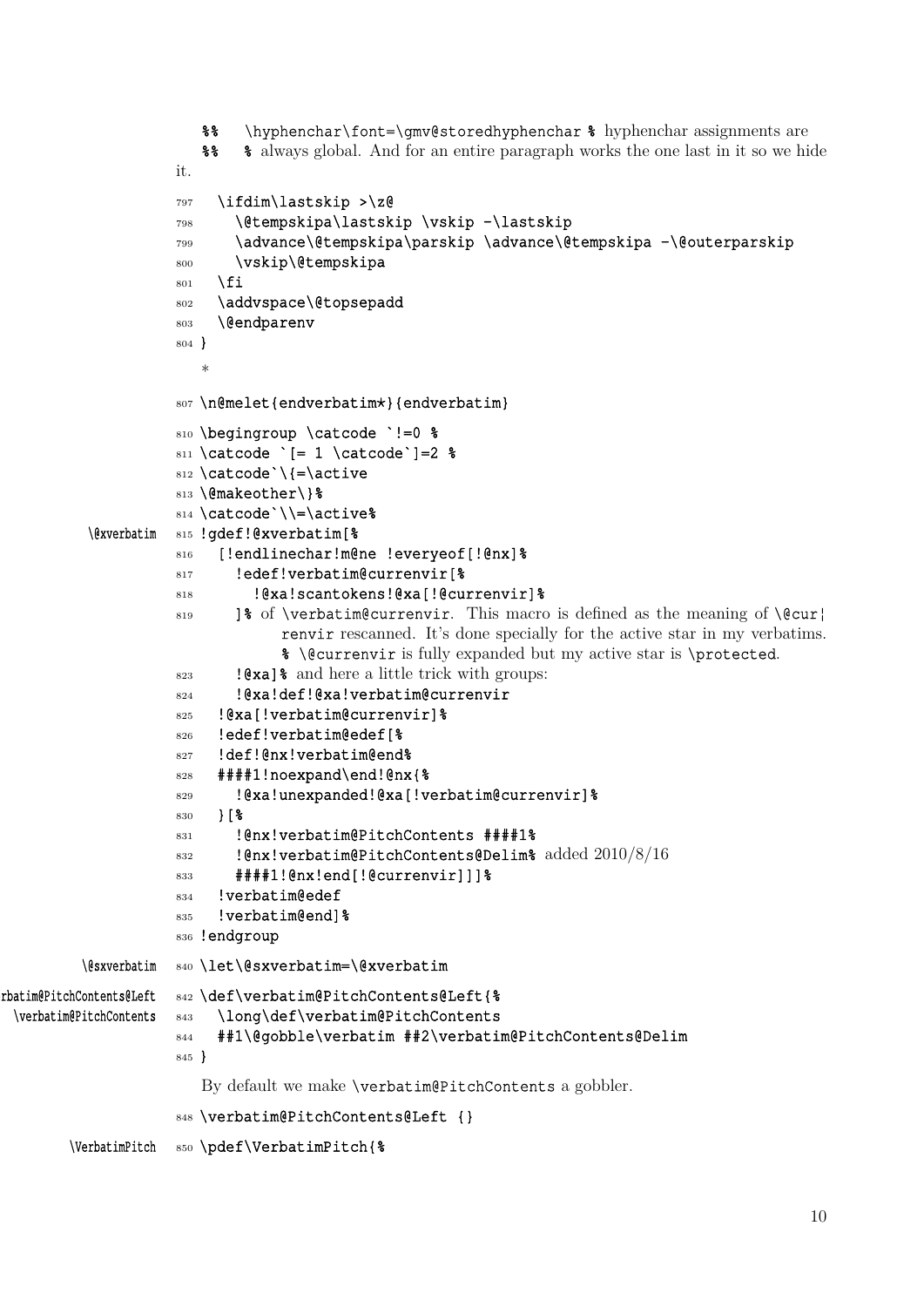<span id="page-10-0"></span>But in this declaration scope we make  $\&$ xverbatim pitch the contents of verbatims in a macro. We use that in **gmdoc** not to repeat examples' code.

```
855 \verbatim@PitchContents@Left {%
856 \qdef\VerbatimContents{##2}%
857 } %
```

```
859 }% of \VerbatimThrow.
```
F. Mittelbach says the below is copied almost verbatim from LATEX source, modulo \check@percent.

#### \@verbatim <sup>864</sup> \def\@verbatim{%

Originally here was just \trivlist \item[], but it worked badly in my document(s), so let's take just highlights of if.

#### <sup>870</sup> \parsep\parskip

### From \@trivlist:

- 872 \if@noskipsec \leavevmode \fi
- 873 \@topsepadd \topsep
- <sup>874</sup> \ifvmode
- 875 \advance\@topsepadd \partopsep
- $876$  \else
- 877 \unskip \par
- $878$  \fi
- 879 \@topsep \@topsepadd
- 880 \advance\@topsep \parskip
- 881 \@outerparskip \parskip

(End of \trivlistlist and \@trivlist highlights.)

- 883 \@@par\addvspace\@topsep
- 884 \if@minipage\else\vskip\parskip\fi%
- 885 \advance\@totalleftmargin\verbatimleftskip
- 886 \parskip\verbatimparskip % added  $2010/6/2$
- <sup>887</sup> \raggedright
- 888 \leftskip\@totalleftmargin% so many assignments to preserve the list thinking for possible future changes. However, we may be sure no internal list shall use **\@totalleftmargin** as far as no inner environments are possible in  $verbatim[*]$ .
- 892 \@@par% most probably redundant.
- <sup>893</sup> \@tempswafalse
- 894 \def\par{% but I don't want the terribly ugly empty lines when a blank line is met. Let's make them **gmdoc**-like i.e., let a vertical space be added as in between stanzas of poetry. Originally \if@tempswa\hbox{}\fi, in my version will be
- <sup>899</sup> \ifvmode\if@tempswa\addvspace\stanzaskip\@tempswafalse\fi\fi
- 900 \@@par

```
901 \penalty\interlinepenalty \check@percent}%
```
<sup>902</sup> \everypar{%

```
\@tempswatrue\hangindent\verbatimhangindent\hangafter\@ne}% since
several chars are breakable, there's a possibility of breaking some lines. We
wish them to be hanging indented.
```
- <sup>905</sup> \obeylines
- <sup>906</sup> \ttverbatim
- <sup>907</sup> \verbatim@specials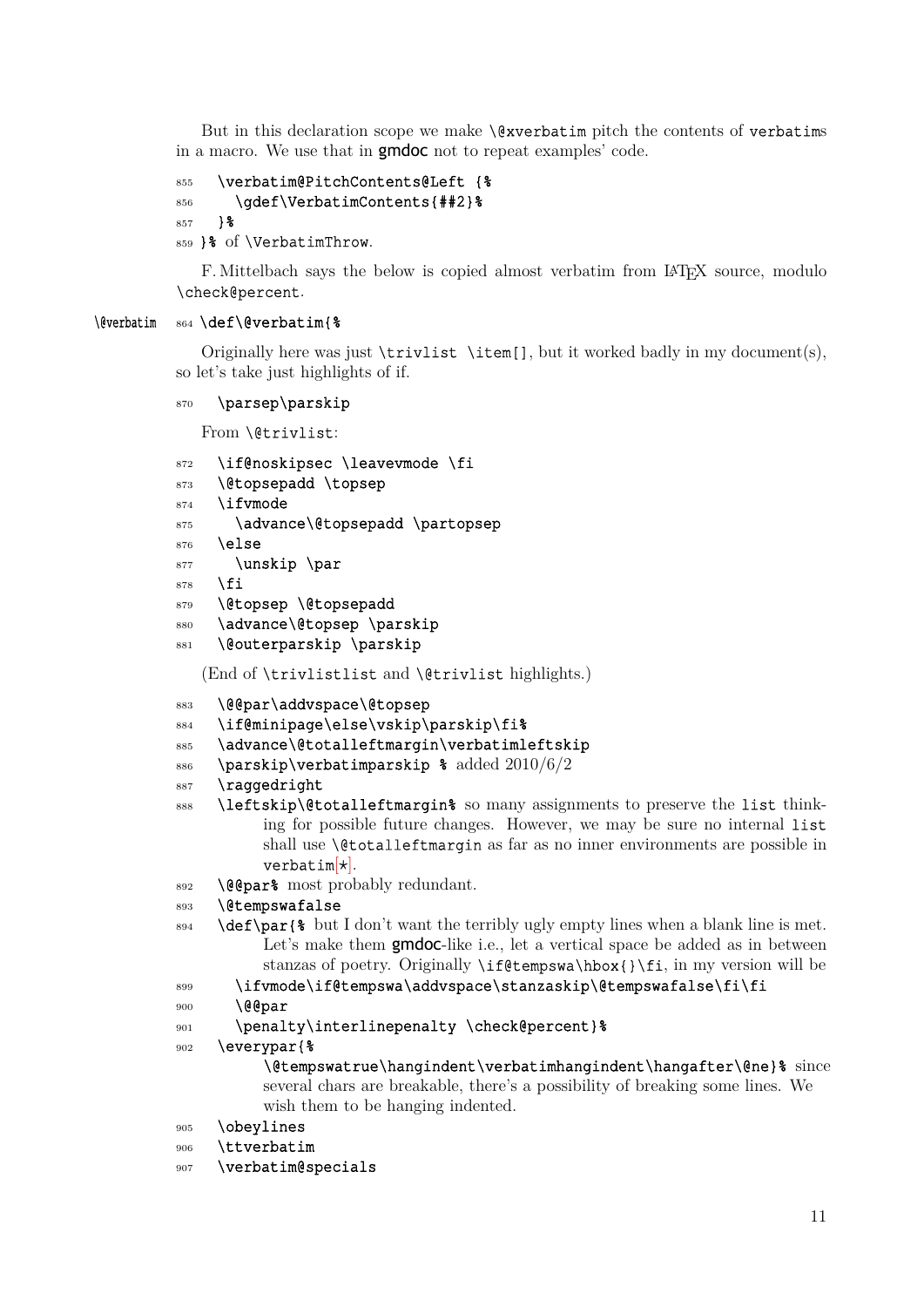<span id="page-11-0"></span>

|                                           | $908 \}$                                                                                                                                                                                                                                                                                                                                                                                                  |
|-------------------------------------------|-----------------------------------------------------------------------------------------------------------------------------------------------------------------------------------------------------------------------------------------------------------------------------------------------------------------------------------------------------------------------------------------------------------|
| \stanzaskip                               | 910 \@ifundefined{stanzaskip}{\newlength\stanzaskip}{}<br>911 \stanzaskip=\medskipamount                                                                                                                                                                                                                                                                                                                  |
| \verbatimleftskip                         | 913 \newskip\verbatimleftskip<br>915 \verbatimleftskip\leftmargini                                                                                                                                                                                                                                                                                                                                        |
| \verbatimhangindent                       | 917 \newskip\verbatimhangindent<br>919 \verbatimhangindent=3em                                                                                                                                                                                                                                                                                                                                            |
| \verbatimparskip                          | 921 \newskip\verbatimparskip<br>922 \verbatimparskip\z@skip                                                                                                                                                                                                                                                                                                                                               |
| \check@percent                            | 924 \providecommand*\check@percent{}                                                                                                                                                                                                                                                                                                                                                                      |
|                                           | In the <b>gmdoc</b> package shall it be defined to check if the next line begins with a comment<br>char.<br>Similarly, the next macro shall in <b>gmdoc</b> be defined to update a list useful to that<br>package. For now let it just gobble its argument.                                                                                                                                               |
| \AddtoPrivateOthers                       | 931 \providecommand*\AddtoPrivateOthers[1]{}                                                                                                                                                                                                                                                                                                                                                              |
|                                           | Both of the above are <b>\provided</b> to allow the user to load gmverb after gmdoc (which<br>would be redundant since <b>gmdoc</b> loads this package on its own, but anyway should be<br>harmless).                                                                                                                                                                                                     |
|                                           | Let's define the 'short' verbatim command.                                                                                                                                                                                                                                                                                                                                                                |
| $\verb \verbx $<br>$\verb \verb \verb \ $ | 940 \def\verb{%<br>\relax\ifmmode\hbox\else\leavevmode\null\fi<br>941<br>\bgroup<br>942<br>\ttverbatim<br>943<br>\verbatim@specials<br>944<br>\gm@verb@eol<br>945<br>\gmu@ifstar<br>946<br>{\verb@lasthook\@sverb@chbsl}%<br>947<br>{\gmobeyspaces\frenchspacing\verb@lasthook\@sverb@chbsl}}% in the<br>948<br>IAT <sub>F</sub> X version there's <b>\@vobeyspaces</b> instead of <b>\gmobeyspaces</b> . |
|                                           | 952 \emptify\verb@lasthook                                                                                                                                                                                                                                                                                                                                                                                |
| \@sverb@chbsl                             | 954 \def\@sverb@chbs1#1{\@sverb#1\check@bslash}                                                                                                                                                                                                                                                                                                                                                           |
| \@def@breakbslash                         | 957 \def\@def@breakbslash{\breakbslash}% because \ is \defined as \breakbslash<br>not <b>\let</b> .                                                                                                                                                                                                                                                                                                       |
|                                           | For the special case of a backslash opening a (short) verbatim, in which it shouldn't<br>be breakable, we define the checking macro.                                                                                                                                                                                                                                                                      |
| \DefineTypeChar                           | 963 \DeclareCommand\DefineTypeChar{mmo}{%                                                                                                                                                                                                                                                                                                                                                                 |
|                                           | $#1$ m the char as a CS,<br>៖<br>$#2$ m short name of the char.<br>៖<br>% [#3] o the cs of the char in 'other' catcode.                                                                                                                                                                                                                                                                                   |
|                                           | \@namedef{gmu@#2wd@name}{#2 wd of<br>970<br>\@xa\meaning\the\font\space at \detoken@xa\f@size pt}<br>971                                                                                                                                                                                                                                                                                                  |
|                                           | \@namedef{gmu@measure#2}{%<br>973<br>\unless\ifcsname\csname gmu@#2wd@name\endcsname\endcsname<br>974                                                                                                                                                                                                                                                                                                     |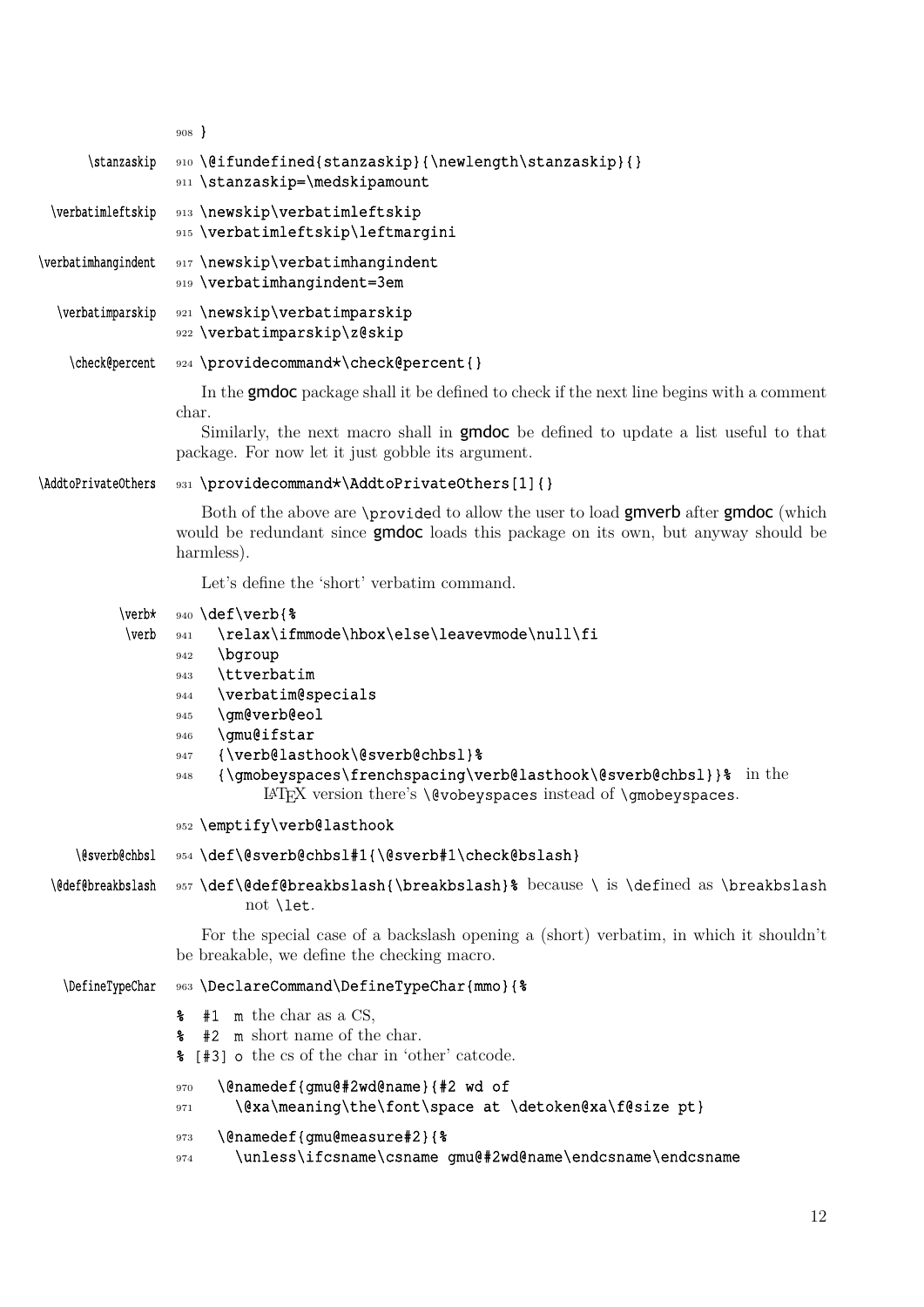<span id="page-12-0"></span>

|                | \gmu@measurewd{#1}% \edefs \gmu@tempa as the width of the char and \gmu@tempb<br>975<br>as the width of the charaenong 20 copies of itself.                                                                                                                                                                                                                                                                                                                                                                                                                              |
|----------------|--------------------------------------------------------------------------------------------------------------------------------------------------------------------------------------------------------------------------------------------------------------------------------------------------------------------------------------------------------------------------------------------------------------------------------------------------------------------------------------------------------------------------------------------------------------------------|
|                | \@xa\gn@melet\csname gmu@#2wd@name\endcsname{gmu@tempb}% here we let<br>978<br>the CS with the name contained in $\gamma$ ( <i>char-name</i> ) wdename to the ex-<br>panded value of width of the char measured among copies of it.                                                                                                                                                                                                                                                                                                                                      |
|                | \fi<br>982<br>$\frac{1}{6}$ of \gmu@measure $\langle char\text{-}name\rangle$ .<br>983                                                                                                                                                                                                                                                                                                                                                                                                                                                                                   |
|                | \@nameedef{type@#2}{%<br>985<br>\@nx\leavevmode<br>986<br>\@xanxcs{gmu@measure#2}%<br>987<br>\hbox to \@nx\csname<br>988<br>\@xanxcs{gmu@#2wd@name}\@nx\endcsname<br>989<br>${\gamma_{\text{full}}}$ {\qmuIfValueTF{#3}{\@nx#3}{\@xanxcs{#2}} }<br>990<br>\@nx\hss}%<br>991<br>$\frac{1}{6}$ of $\type@{char-name},$<br>992<br>993 }% of \DefineTypeChar.                                                                                                                                                                                                                |
|                | 995 \DefineTypeChar\\{bslash}% this defines \type@bslash and its aides \gmu@measurebslash<br>and \gmu@bslashwd@name.                                                                                                                                                                                                                                                                                                                                                                                                                                                     |
|                | 998 \DefineTypeChar\{{lbrace}[\xiilbrace]% this defines \type@lbrace and its aux-<br>ilia analogous to the above.                                                                                                                                                                                                                                                                                                                                                                                                                                                        |
| \check@bslash  | 1001 \def\check@bslash{%<br>\@ifnextchar\@def@breakbslash<br>1002<br>{\type@bslash\yeshy\@gobble}& note we allow hyphenation but actually this will<br>1003<br>have effect if $\hbar$ yphenchar $\font$ allows hyphenation (when it's not $> 0$ ).<br>$\{\}$<br>1006                                                                                                                                                                                                                                                                                                     |
|                | 1010 \let\verb@balance@group\@empty                                                                                                                                                                                                                                                                                                                                                                                                                                                                                                                                      |
|                | \verb@egroup 1013 \def\verb@egroup{\global\let\verb@balance@group\@empty                                                                                                                                                                                                                                                                                                                                                                                                                                                                                                 |
|                | \hyphenchar\font=\gmv@storedhyphenchar % \hyphenchar behaves like \hy  <br>နွန္<br>phenpenalty etc.: the last one in a paragraph is in charge for entire.                                                                                                                                                                                                                                                                                                                                                                                                                |
|                | \egroup<br>1017<br>$1018$ }                                                                                                                                                                                                                                                                                                                                                                                                                                                                                                                                              |
| \gm@verb@eol   | 1022 \let\gm@verb@eol\verb@eol@error                                                                                                                                                                                                                                                                                                                                                                                                                                                                                                                                     |
|                | The latter is a $\text{LTr} X 2_{\epsilon}$ kernel macro that <b>\active</b> at line end and defines it to close<br>the verb group and to issue an error message. We use a separate CS'cause we are not quite<br>positive to the forbidden line ends idea. (Although the allowed line ends with a forgotten<br>closing shortverb char caused funny disasters at my work a few times.) Another reason is<br>that <b>gmdoc</b> wishes to redefine it for its own queer purpose.<br>However, let's leave my former 'permissive' definition under the <b>\verb@eol</b> name. |
| \check@percent | 1034 \begingroup<br>1035 \obeylines\obeyspaces%<br>1036 \gdef\verb@eolOK{\obeylines%<br>1037 \def^^M{ \check@percent}%<br>$1038$ } $%$<br>1039 \endgroup                                                                                                                                                                                                                                                                                                                                                                                                                 |

The **\check@percent** macro here is **\provided** to be **\@empty** but in **gmdoc** employed shall it be.

Let us leave (give?) a user freedom of choice: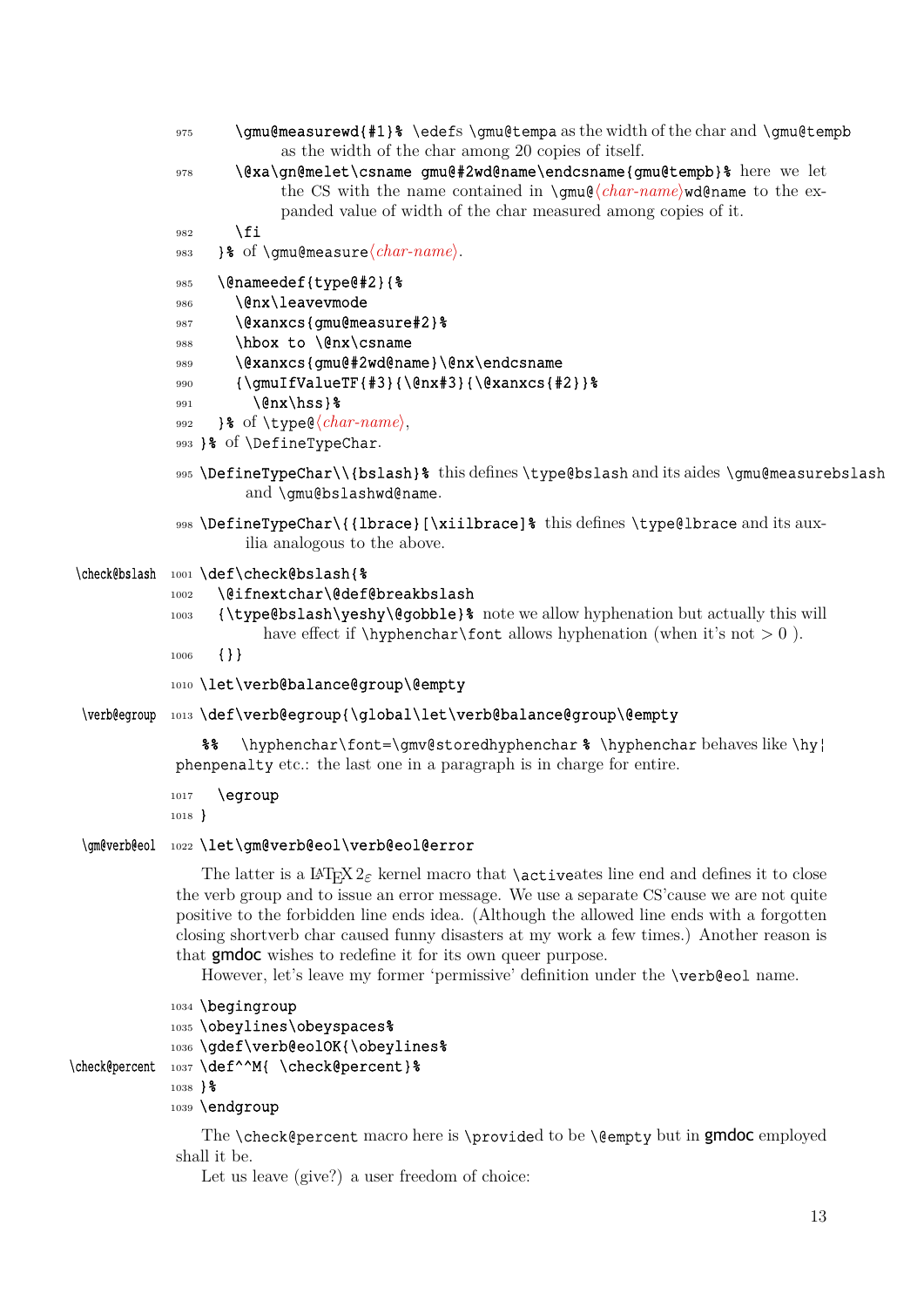```
\verbeolOK 1044 \def\verbeolOK{\let\gm@verb@eol\verb@eolOK}
```
And back to the main matter,

```
1047 \def\@sverb#1{%
                 1048 \catcode`#1\active \lccode`\~=`#1%
                 1049 \gdef\verb@balance@group{\verb@egroup
                 1050 \@latex@error{Illegal use of \bslash verb command}\@ehc}&
                 1051 \aftergroup\verb@balance@group
                 1052 \lowercase{\let~\verb@egroup}% here we make the delimiter to be the macro
                            closing the verbatim group.
                 1054 }
\verbatim@nolig@list 1056 \def\verbatim@nolig@list{\do\`\do\<\do\>\do\,\do\'\do\-}
       \do@noligs 1058 \def\do@noligs#1{%
                 1059 \catcode`#1\active
                 1060 \begingroup
                 _{1061} \lccode`\~=`#1\relax
                 1062 \lowercase{\endqroup\def~{\leavevmode\kern\z@\char`#1}}}
                     And finally, what I thought to be so smart and clever, now is just one of many possible
                 uses of a general almost Rainer Schöpf's macro:
        \dekclubs 1067\def\dekclubs{\qmu@ifstar{\MakeShortVerb*\|}{\MakeShortVerb\|}}
      \olddekclubs 1068 \def\olddekclubs{\OldMakeShortVerb\|}
                     But even if a shortverb is unconditional, the spaces in the math mode are not printed.
                 So,
         \edverbs 1076 \newcommand*\edverbs{%
                 1077 \let\gmv@dismath\[%
                 1078 \let\gmv@edismath\]%
                 1079 \def\[{%
                 1080 \@ifnextac\gmv@disverb\gmv@dismath}%
                 1081 \relaxen\edverbs}%
      \gmv@disverb 1083 \def\gmv@disverb{%
                 1084 \gmv@dismath%
                 1085 \hbox\bgroup\def\]{\egroup\gmv@edismath}%
                 1086 }
                 doc- and shortvrb-compatibility
                 One of minor errors while T<sub>EX</sub>ing doc.dtx was caused by my understanding of a 'shortverb'
```
char: at my settings, in the math mode an active 'shortverb' char expands to itself's 'other' version thanks to **\string.** doc/shortvrb's concept is different, there a 'shortverb' char should work as usual in the math mode. So let it may be as they wish:

### \OldMakeShortVerb <sup>1099</sup> \pdef\OldMakeShortVerb{\MakeShortVerb \$\$}%

#### **Grey visible spaces**

In August 2008 Will Robertson suggested grey spaces for gmdoc. I added a respective option to that package but I like the grey spaces so much that I want provide them for any verbatim environments, so I bring the definition here. The declaration, if put in the preamble, postpones redefinition of \visiblespace till \begin{document} to recognise possible redefinition of it when xltxtra is loaded.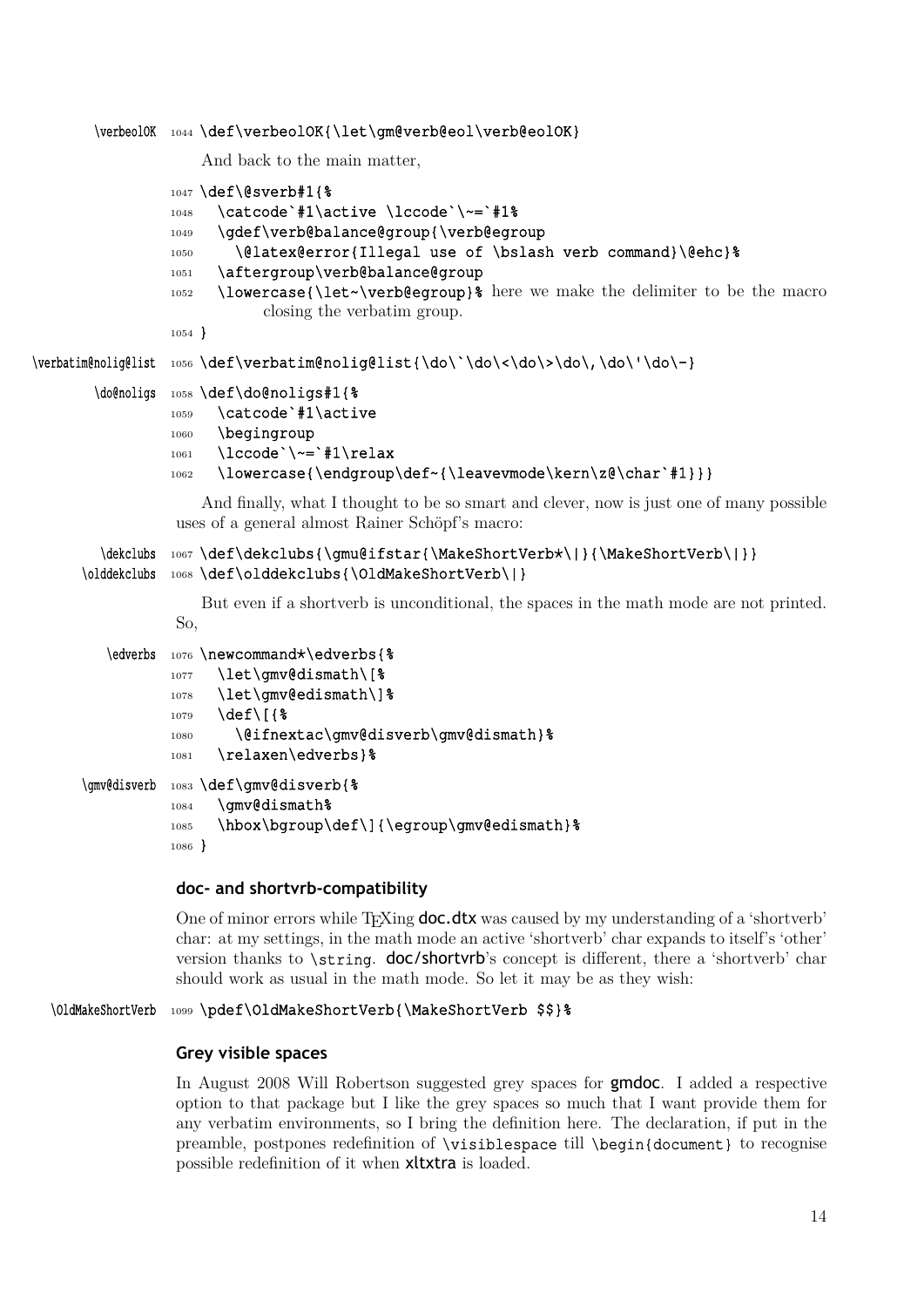<span id="page-14-0"></span>

| 1111 \let\gmd@preambleABD\AtBeginDocument<br>1112 \AtBeginDocument{\let\gmd@preambleABD\firstofone}                                                                                                                                                                                                                                                                                                                                                                                                                                                                                                                                 |  |  |
|-------------------------------------------------------------------------------------------------------------------------------------------------------------------------------------------------------------------------------------------------------------------------------------------------------------------------------------------------------------------------------------------------------------------------------------------------------------------------------------------------------------------------------------------------------------------------------------------------------------------------------------|--|--|
| 1114 \RequirePackage{xcolor}% for \providecolor                                                                                                                                                                                                                                                                                                                                                                                                                                                                                                                                                                                     |  |  |
| \VisSpacesGrey 1116 \def\VisSpacesGrey{%<br>\providecolor{visspacesgrey}{gray}{0.5}%<br>1118<br>\gmd@preambleABD{%<br>1119<br>\edef\visiblespace{%<br>1120<br>\hbox{\@nx\textcolor{visspacesgrey}%<br>1121<br>$\{\@xa\unexpanded\@xa\{\visiblespace\}\}\$<br>1122<br>$\}$<br>1123                                                                                                                                                                                                                                                                                                                                                   |  |  |
| Verbatim specials–CSes in verbatims                                                                                                                                                                                                                                                                                                                                                                                                                                                                                                                                                                                                 |  |  |
| \verbatimspecials 1127 \pdef\verbatimspecials{% This declaration only defines a bearer of the 'verbatim<br>specials.<br><b>*</b> #1 <b>m</b> char for verbatim escape char (for catcode 0), has to be unbraced,<br>#2 m char for verbatim group begin (for catcode 1), has to be unbraced,<br>៖<br>\$ #3 m char for verbatim group end (for catcode 2), has to be unbraced,<br>$\frac{1}{2}$ [#4] o char for verbatim math shift (for catcode 3),<br>% [#5] o char for a shorthand for <b>\metachar</b> .<br><b>&amp; {#6} b</b> (optional braced) additional stuff (commands) to be executed at the<br>beginning of the verbatims. |  |  |
| (ebsphack<br>1138                                                                                                                                                                                                                                                                                                                                                                                                                                                                                                                                                                                                                   |  |  |

- 1139 \begingroup
- 1140 \let\do\@makeother
- 1141 \dospecials
- 1142 \catcode \ =10
- 1143 \verbatim@specials@iii}
- \verbatim@specials@iii <sup>1145</sup> \pdef\verbatim@specials@iii#1#2#3{% as you see, we take only first three arguments in a despecialized group. It's to avoid \futurelet of the optionals' parser to touch (and thus spoil) subsequent token. Yes, we could handle the case of a space or single line end but handling the case of a backslash would be somewhat difficult.

|                         | 1151 | \endgroup                                                   |
|-------------------------|------|-------------------------------------------------------------|
| \verbatim@specials@list | 1152 | \def\verbatim@specials@list{#1#2#3}%                        |
|                         | 1153 | \@ifnextchar[%                                              |
|                         | 1154 | {\begingroup\let\do\@makeother\dospecials                   |
|                         | 1155 | $\catcode' \ = 9$                                           |
|                         | 1156 | \verbatim@specials@iv}%                                     |
|                         | 1157 | {\addtomacro\verbatim@specials@list{\NoValue\NoValue}%      |
|                         | 1158 | \verbatim@specials@vi}%                                     |
|                         |      | 1159 }% of \verbatim@specials@iii.                          |
|                         |      | \verbatim@specials@iv 1161 \pdef\verbatim@specials@iv[#1]{% |
|                         | 1162 | \endgroup                                                   |
|                         | 1163 | \addtomacro\verbatim@specials@list{#1}%                     |
|                         | 1164 | \@ifnextchar[%                                              |
|                         | 1165 | {\begingroup\let\do\@makeother\dospecials                   |
|                         | 1166 | \catcode`\ =9                                               |
|                         | 1167 | \verbatim@specials@v}%                                      |
|                         | 1168 | {\addtomacro\verbatim@specials@list{\NoValue}%              |
|                         |      |                                                             |
|                         | 1169 | \verbatim@specials@vi}%                                     |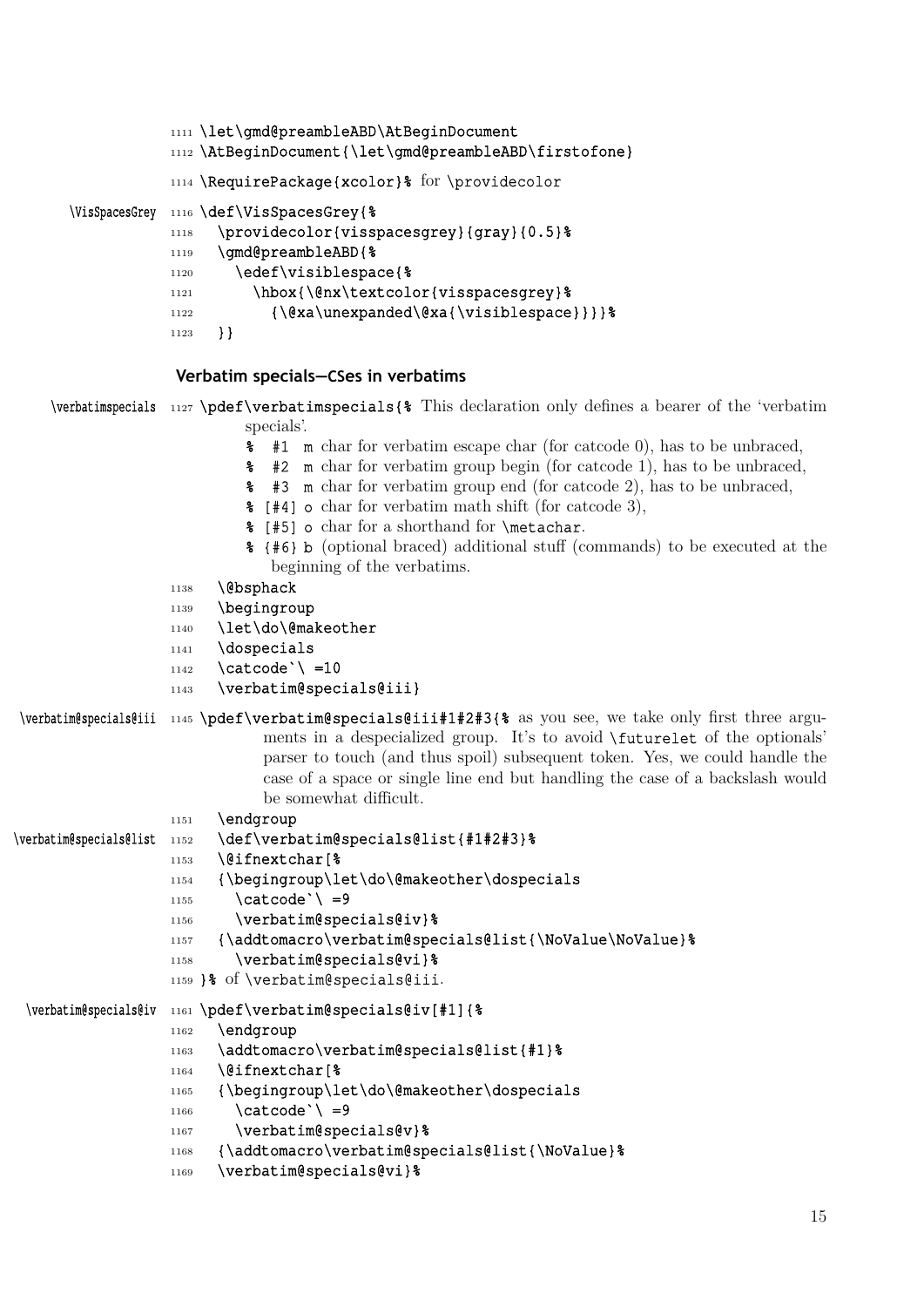<span id="page-15-0"></span>

|                     | 1170 }% of \verbatim@specials@iv.                                                                                                                                                                                                                                                                                                                                                                                                                                                                                                                                                                                                                                                                                                                                                                                                                                                                                                                                                                                                                                                                                                                                                                                         |
|---------------------|---------------------------------------------------------------------------------------------------------------------------------------------------------------------------------------------------------------------------------------------------------------------------------------------------------------------------------------------------------------------------------------------------------------------------------------------------------------------------------------------------------------------------------------------------------------------------------------------------------------------------------------------------------------------------------------------------------------------------------------------------------------------------------------------------------------------------------------------------------------------------------------------------------------------------------------------------------------------------------------------------------------------------------------------------------------------------------------------------------------------------------------------------------------------------------------------------------------------------|
|                     | \verbatim@specials@v 1172 \pdef\verbatim@specials@v[#1] { %<br>\endgroup<br>1173<br>\addtomacro\verbatim@specials@list{#1}%<br>1174<br>\verbatim@specials@vi<br>1175<br>1176 }% of \verbatim@specials@v.                                                                                                                                                                                                                                                                                                                                                                                                                                                                                                                                                                                                                                                                                                                                                                                                                                                                                                                                                                                                                  |
|                     | \verbatim@specials@vi 1178 \DeclareCommand\verbatim@specials@vi\long{b}<br>1179 {\addtomacro\verbatim@specials@list{{#1}}%<br>1180 \@esphack}                                                                                                                                                                                                                                                                                                                                                                                                                                                                                                                                                                                                                                                                                                                                                                                                                                                                                                                                                                                                                                                                             |
| \verbatim@specials  | $_{1182}$ \def\verbatim@specials{% this is the macro that actually sets the chars given in<br>% \verbatim@specials@list as the escape char, group begin and group end.<br>\ifdefined\verbatim@specials@list<br>1185<br>\@xa\verbatim@specials@\verbatim@specials@list<br>1186<br>\fi<br>1187<br>1188 }% of \verbatim@specials.                                                                                                                                                                                                                                                                                                                                                                                                                                                                                                                                                                                                                                                                                                                                                                                                                                                                                            |
| \verbatim@specials@ | 1190 \long\def\verbatim@specials@#1#2#3#4#5#6{%<br>\catcode`#1=0<br>1191<br>\protected\@namedef{#1}{#1}%<br>1192<br>\catcode`#2=1<br>1193<br>\protected\@namedef{#2}{#2}%<br>1194<br>\catcode`#3=2<br>1195<br>\protected\@namedef{#3}{#3}%<br>1196<br>\edef\gmu@tempa{\the\endlinechar}%<br>1197<br>\endlinechar\m@ne % we have to suppress adding of a line end by \scantokens<br>1198<br>since it would turn into an active char $\land \land M$ and raise an error (which actually<br>did happen).<br>\scantokens{%<br>1201<br>#11et#1bgroup=#2%<br>1202<br>#1let#1egroup=#3%<br>1203<br>#1catcode#1backquote#1h=6#1relax%<br>1204<br>#1pdef#1 <h1>#2#1meta#2h1#3#3%<br/>1205<br/>#1catcode#1backquote#1h=11#1relax%<br/>1206<br/>} 웅<br/>1207<br/>\endlinechar\gmu@tempa\relax<br/>1208<br/>\gmuIfValueT{#4}{%<br/>1209<br/>\catcode`#4=3<br/>1210<br/>\protected\@namedef{#4}{#4}}%<br/>1211<br/>\gmuIfValueT{#5}{%<br/>1212<br/>\begingroup<br/>1213<br/>\lccode`\~=`#5\lowercase{\endgroup\let~\metachar}%<br/>1214<br/>\protected\@namedef{#5}{#5}%<br/>1215<br/>\catcode`#5=\active<br/>1216<br/><math>\frac{1}{6}</math> of if value #5.<br/>1217<br/>\gmuPutIfValue{#6}%<br/>1218<br/><math>1219</math> }</h1> |
| \noverbatimspecials | 1221 \pdef\noverbatimspecials{\let\verbatim@specials@list\@undefined}                                                                                                                                                                                                                                                                                                                                                                                                                                                                                                                                                                                                                                                                                                                                                                                                                                                                                                                                                                                                                                                                                                                                                     |
| \GMverbatimspecials | 1223 \def\GMverbatimspecials{%<br>\gmu@ifCSdefined {\XeTeXversion}%<br>1224<br>{\verbatimspecials<br>1226<br>$\frac{8}{8}$ escape<br>1227                                                                                                                                                                                                                                                                                                                                                                                                                                                                                                                                                                                                                                                                                                                                                                                                                                                                                                                                                                                                                                                                                 |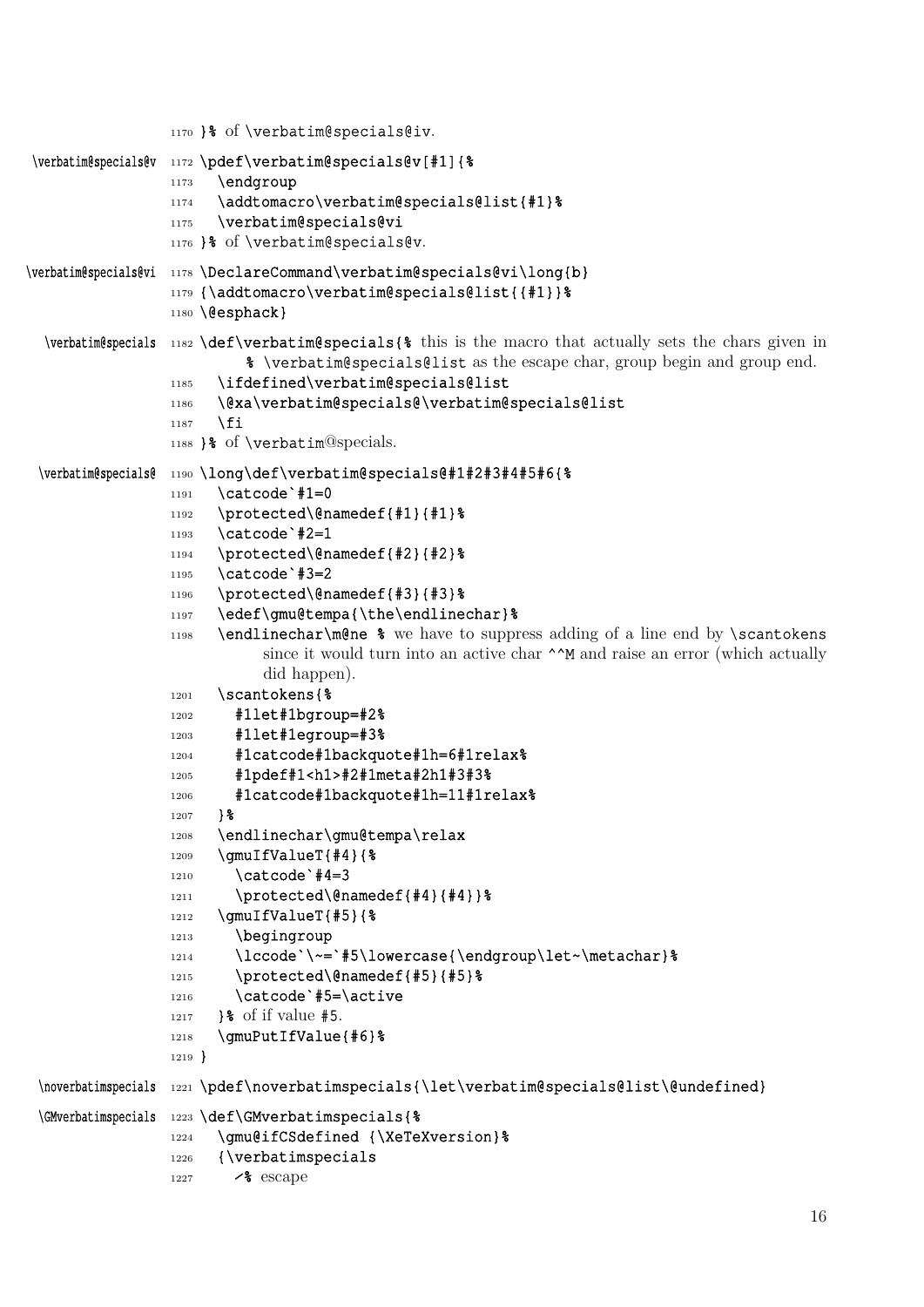```
1228 «»% \bgroup and \egroup
1229 [¿]% math shift
1230 [›]% meta-char
1231 {\def\|{\metachar{$\vert$}}%
1233 \makestarlow
1234 \relaxen\'% to provide a CS separator (space is not _{10} in verbatims).
1236 \let\>\string
1237 } \frac{8}{5} of #6.
1238 } \frac{8}{8}1239 \{ \} \1240 }% of \GMverbatimspecials.
```
# **Partial \verb in arguments**

Now command for partial verbatims in arguments of commands:

```
1245 \let\gmu@tempa\all@stars
             1246 \@xa\addtomacro\@xa\qmu@tempa\@xa{\all@unders}
             1248 \foone{\catcode`#=\active}
\gmv@hashhalfing 1249 {\def\gmv@hashhalfing{%
     \xiihash 1251 \def#{\xiihash\@ifnextchar#\gobble{}}%
             1252 \catcode`#\active}%
             1253 }
             1255 \foone{\@makeother\^^R}{%
             1256 \@xa\DeclareCommand\@xa\scanverb\@xa{%
             1258 \@xa Q\@xa{\gmu@tempa}>Pm}{%
                          \frac{1}{2} #1 Q{\star<sub>1</sub>}
                          % #2 m the stuff to be rescanned and typeset verbatim. Note that % will
                             be executed during first scan so at best will disappear.
                Spaces are ignored (because of detokenizers that add a space after a CS) but if you
                          declare some \verbatimspecials, then you can use \prime where \prime denotes
                          the escape char in verbatim.
             1267 \begingroup
             1268 \qmu@septify
             1269 \endlinechar=\m@ne
             1270 \@xa\IfIntersect\@xa{\all@stars}{#1}%
             1271 {\def\ {\breakablevisspace}} %
             1272 {\let\ =\space}%
             1273 \@xa\IfIntersect\@xa{\all@unders}{#1}%
             1274 {}{% We make spaces ignored only if there was no underscore in #1 and if #2
                          doesn't contain \setminus.
             1276 \gmu@ifxany\ {#2}%
             1277 {\{\dagger\}1278 \addtomacro\verb@lasthook{\gmv@hashhalfing }%
             1279 \@makeother\^^R%
             1280 \edef\gmu@tempa{%
             1281 \@nx\scantokens{%
             1282 \bslash verb<sup>8</sup>
             1283 ^{\wedge}R\detokenize{#2}^^R% we delimit the \verb's argument with 'other' ^{\wedge}R
                               assuming this char to be used very seldom if at all.
             1286 }& of \scantokens,
             1287 } \gmu@tempa
             1288 \endgroup
```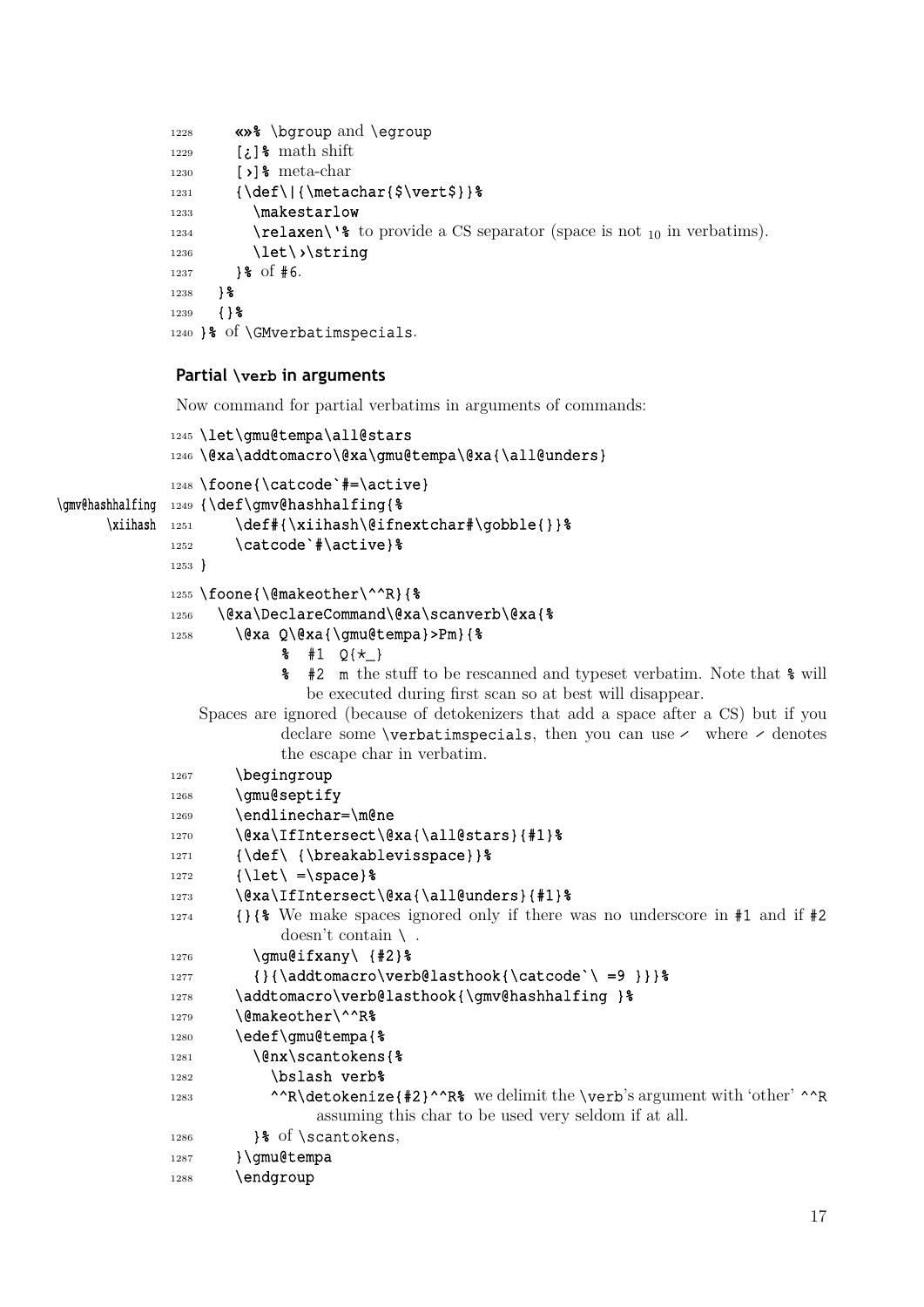```
1289 }% of \scanverb,
                    1290 }\text{\textdegree} of \foone.
\verbDiscretionaryHyphen 1292 \def\verbDiscretionaryHyphen#1#2{%
       \gmv@hyphenchar 1295 \def\gmv@hyphenchar{\numexpr#1\relax}%
          \gmv@hyphen 1296 \def\gmv@hyphen{#2}%
                    1297 }
                    1299 \verbDiscretionaryHyphen{"A6}{|}
                    1301 \ifgmuXeTeX
                        (2010/06/28, v0.94:) due to Will Robertson's remark that recatcoding long (no-ASCII)
                     dashes works only under X\existsTEX and LuaTEX, I embrace them in a X\existsTEX conditional
           \gmu@tempa 1306 \def\gmu@tempa{%
       \verbLongDashes 1307 \DeclareCommand\verbLongDashes{
                    1308 >iT{-}% to memorise which dash we set
                    _{1309} B{1.41} % expansion of en-dash
                    1310 \sum T(-) % as above
                    1311 B{2} % expansion of em-dash
                    1312 } \frac{6}{9}1313 }
           \gmu@tempb 1315 \def\gmu@tempb{\catcode`-\active \catcode`-\active}
                    1317 \foone{\catcode`-\active\catcode`-\active}
                    1318 {%
                    1319 \edef\gmu@tempa{\@xau\gmu@tempa
                    1320 {%
                    1321 \@nx\addtomacro\@nx\ttverbatim@hook{%
                    1322 \@xau\gmu@tempb
                    1323 \def\@nx-{\@nx\scalebox{##1}[1]{\string-}}%
                    1324 \def\@nx-{\@nx\scalebox{##2}[1]{\string-}}%
                    1325 } \frac{8}{6}1326 } \frac{8}{6}1327 } %1328 }%
                    1329 \gmu@tempa
```
1331 \fi % of if  $X \nexists F X$ .

Note that we have two "hyphens": one for places where a line may be broken with a comment char and another, provided as \hyphenchar, for discretionary hyphens at points where correct T<sub>E</sub>X code cannot be broken, such as CS names.

```
1369 \endinput
```
End of file 'gmverb.sty'.

□

# **Change History**

| gmverb              | CheckSum 997, 83 |
|---------------------|------------------|
| General:            | gmverb $v0.79$   |
| CheckSum $1040, 83$ | \edverbs:        |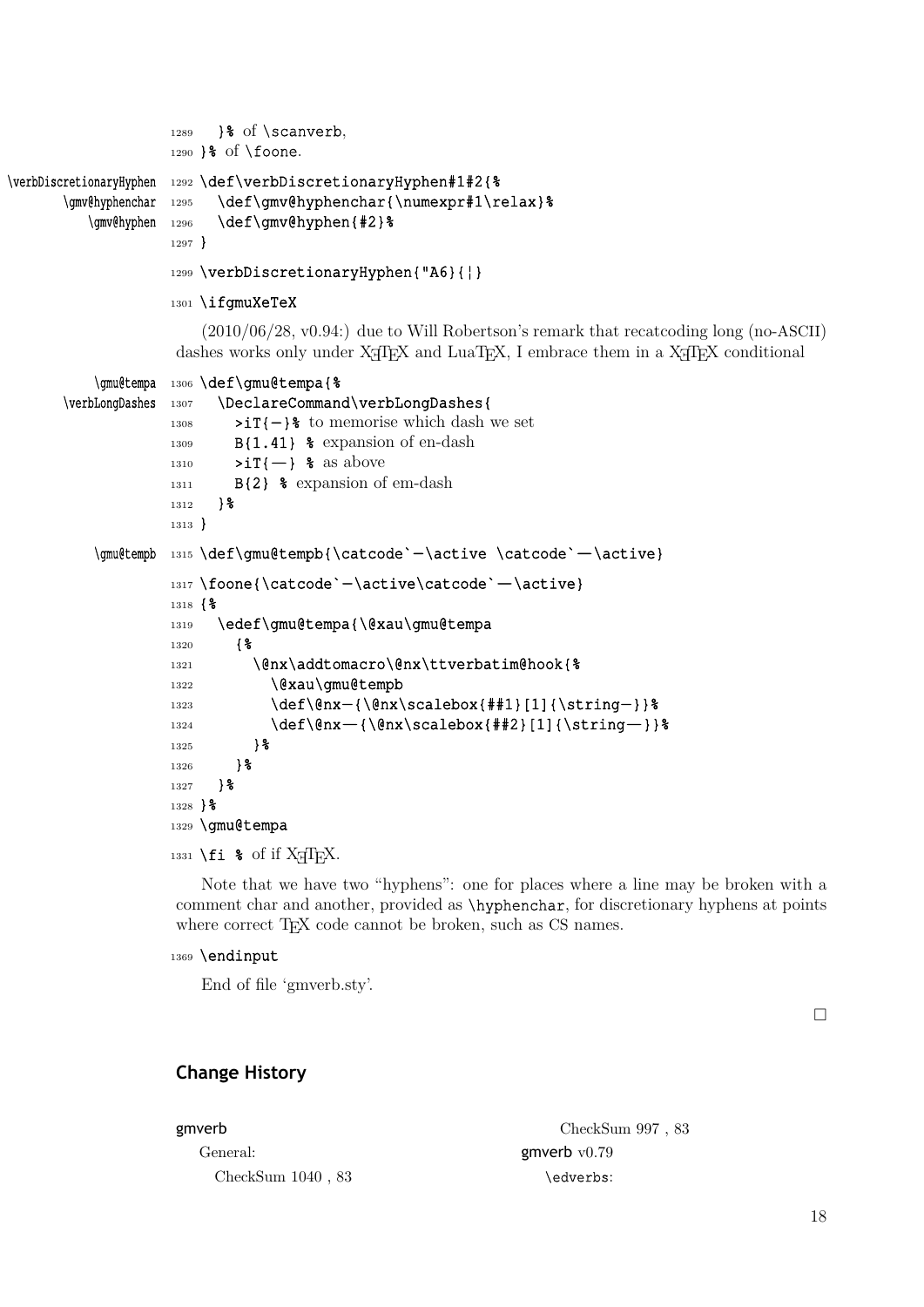added, 1068 gmverb v0.80 \edverbs: debugged, i.e. \hbox added back and redefi[nition](#page-13-0) of  $\setminus$  [, 1068 \xiiclub: \ttverbatim@hook added, 564 gmverb  $v0.81$ General: \afterfi made tw[o-argu](#page-13-0)ment (first undelimited, the stuff to [be pu](#page-5-0)t after \fi, and the other, delimited with \fi, to be discarded, 1331 gmverb v0.82 General: CheckSum 663 , 83 gmverb v0.83 General: added a hook in the active left brace definition inten[ded](#page-0-0) for gmdoc automatic detection of definitions (in line 504), 1331 CheckSum 666 , 83 gmverb v0.84 General: Chec[kSum](#page-4-0) [658 ,](#page-17-0) 83 gmverb v0.85 General: added restoring of \hyphenpenalty and \exhyphen[pen](#page-0-0)alty and setting \hyphenchar=-1, 1331 CheckSum 673 , 83 gmverb v0.87 General: CheckSum 661 , 83 visible space tidi[ed](#page-0-0) [and](#page-17-0) taken from xltxtra if available. gmutils required. The **\xii…** CSes moved to **gmutils**. The documenta[tio](#page-0-0)n driver moved into the .sty file, 1331 gmverb v0.88 General: CheckSum 682 , 83 \VisSpacesGrey[:](#page-17-0) added, or rather moved here from gmdoc, 1116 gmverb v0.89 General: \dekclubs, \dekclubs⋆ and \oldde[kclub](#page-14-0)s made more consistent, shorthands for \MakeShortVerb\|, \MakeShortVerb⋆\| and \OldMakeShortVerb\| respectively., 1331 CheckSum 686 , 83 gmverb v0.90 General: CheckSum 684 , 83 some \(b*|*e)group [c](#page-0-0)hanged to \(begin*|*end)group, 1331

gmverb v0.91 General: CheckSum 686 , 83 put to CTAN on 2008/11/21, 83 \verbatimleftskip: added, 913 gmverb v0.92 General: CheckSum 979 because of \verb[atim](#page-11-0)specials, hyphenation in verbatims, low star in verbatims, kerning of backslash in shrunk fonts, 83 \breakbslash: renamed from \fixbslash, 531 \breaklbrace: renamed from \fixlbrace, 538 \ttverbatim: added \makeatletter to so[und](#page-5-0) with the 'verbatim specials', namely to allow control sequences co[ntain](#page-5-0)ing @, 578 gmverb v0.93 General: CheckSum 1035 because of a bug fix in \scanverb(halfing the hashes), 83 put to CTAN on 2010/03/04, 83 \gmv@hashhalfing: cut out as separate macro, 1249 \verbDiscretionaryHyphen: added to synchronise hyphen [chars](#page-0-0) in gmdoc's documentation, 1292 \xiihash: mandatory argument made [long](#page-16-0) (a bug fix), 1256 gmverb v0.94 General: CheckSum 979 because of wrapping the [UTF](#page-16-0)-8 dashes' setting in a XƎTEX's conditional, 83 put to CTAN on 2010/07/07, 83 \gmv@hyphen: due to Will Robertson's remark that recatcoding long (no-[AS](#page-0-0)CII) dashes works only under XƎTEX an[d](#page-0-0) LuaT<sub>EX</sub>, I embrace them in a  $X\pi$ T<sub>EX</sub> conditional, 1301 gmverb v0.95 General: put to CTAN on 2011/02/02, 83 gmverb v0.98 General: put to CTAN on 2011/10/14, 83 gmverb v0.993 \ttverbatim: rigid \tt in \ttverbatim changed to redefinable \verbatimfont [due](#page-0-0) to absurd problems with bad fontifying of gmdoc, 591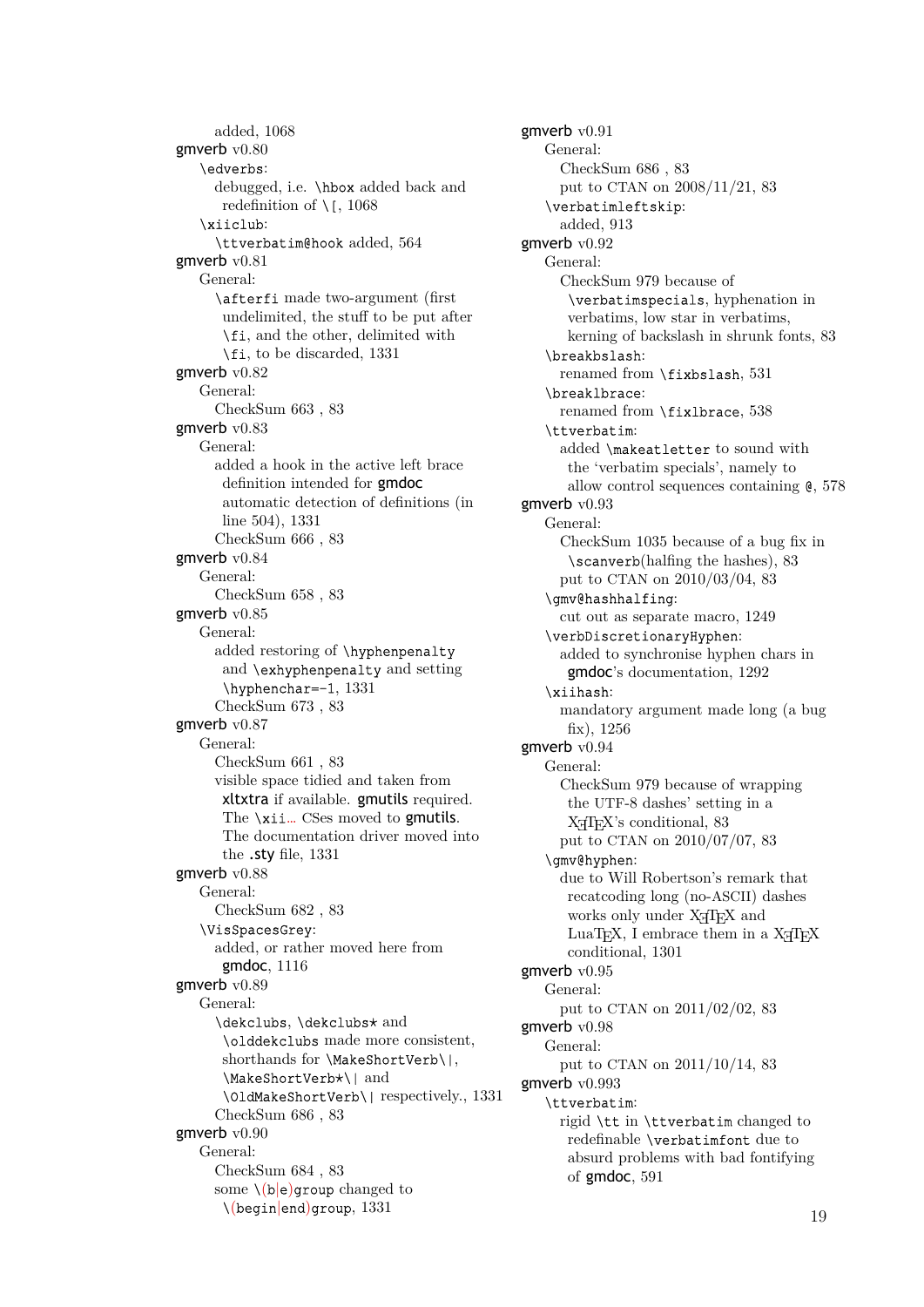# **Index**

Numbers written in italic refer to the code lines where the corresponding entry is described; numbers underlined refer to the code line of the definition; numbers in roman refer to the code lines where the entry is used. The numbers preceded with 'p.' are page numbers. All the numbers are hyperlinks.

\!, 514, 541 \', 1056  $\lambda$ , 1056 \-, 1056 \<, [1056](#page-4-0) \>, [1056](#page-13-0) \@@[par](#page-13-0), 793, 883, 892, 900 \@M[akeSh](#page-13-0)ortVerb, 639, 674 \@XA, [65](#page-13-0)4 \@b[eginp](#page-13-0)arpenalty, 772, 788 \@bspha[ck](#page-8-0), 1[138](#page-10-0) \@currenvir, 818, [833](#page-6-0) \@def[@bre](#page-6-0)akbslash, 95[7,](#page-7-0) 1002 \@ehc, 1050  $\text{Qemptify}, 604$  $\text{Qemptify}, 604$ \@empty, 694, [701,](#page-9-0) [703,](#page-9-0) 727, 1010, 1013 \@endp[aren](#page-13-0)v, 803 \@esphack, [118](#page-6-0)0 \@firsto[fone](#page-7-0), [646](#page-7-0), [66](#page-7-0)3 \@gob[ble](#page-12-0), 6[61,](#page-12-0) 727, 78[2,](#page-8-0) 844, 10[03](#page-9-0) \@ifnextac, [108](#page-15-0)0 \@ifnextchar, [1002](#page-6-0), [115](#page-6-0)3, 1164, [12](#page-6-0)[51](#page-8-0) \@ifp[acka](#page-9-0)[geloa](#page-12-0)ded, [720](#page-8-0) \@ifundefin[ed](#page-13-0), 910 \@latex@error, [105](#page-12-0)0 \@mak[eothe](#page-14-0)r, [514](#page-16-0), 563, [57](#page-14-0)5, 736, 753, 754, [813,](#page-7-0) 1140, 1154, [11](#page-11-0)65, 1255, 1279 \@namedef, 78[8,](#page-4-0) [97](#page-13-0)[0,](#page-5-0) 9[73,](#page-5-0) [119](#page-8-0)2, [11](#page-8-0)9[4,](#page-8-0) 11[96,](#page-9-0) [1211](#page-14-0), [1215](#page-14-0) \@nam[eedef](#page-16-0), [985](#page-16-0) \@ne, 902 \@nx, [749,](#page-15-0) [7](#page-8-0)[54,](#page-15-0) [816,](#page-11-0) [827](#page-15-0)[,](#page-11-0) [828,](#page-15-0) [831,](#page-15-0) 832, 833, 986, 9[88,](#page-12-0) 989, 990, [991](#page-10-0), 1121, 1281, [132](#page-8-0)1, [13](#page-8-0)[23,](#page-9-0) 1[324](#page-9-0) \@out[erparski](#page-9-0)p, [79](#page-9-0)9, [88](#page-9-0)1 \@san[itiz](#page-12-0)e, [73](#page-12-0)5, [73](#page-12-0)6, [75](#page-12-0)5 \@sho[rtvr](#page-12-0)[bdef](#page-14-0), [625,](#page-16-0) 626, [676,](#page-17-0) [688](#page-17-0) \@shortvrbinfo, [676](#page-9-0)[,](#page-17-0) [694](#page-10-0), 701, 7[03,](#page-8-0) 7[25](#page-8-0) \@sverb, 954, 10[47](#page-6-0) \@sve[rb@chbsl](#page-7-0), 947, [948](#page-6-0), 954

\@sxverbatim, 789, 840 \@tempskipa, 798, 799, 800 \@tempswafalse, 893, 899 \@tempswatrue, 902 \@topsep, 879, [880](#page-8-0), [883](#page-9-0) \@topsepadd, [802,](#page-9-0) [873,](#page-9-0) [875,](#page-9-0) 879 \@totalleftmar[gin](#page-10-0)[,](#page-10-0) 8[85,](#page-10-0) 888 \@undefin[ed](#page-10-0), [1221](#page-10-0) \@verbatim, 7[72,](#page-9-0) 7[88,](#page-10-0) 8[64](#page-10-0) \@xa, [488,](#page-10-0) 656, 661, 663, 675, 680, 686, [700,](#page-10-0) 706, 711, [727](#page-15-0), 728, 733, 7[35,](#page-8-0) 8[18,](#page-8-0) 8[23,](#page-10-0) [824](#page-4-0), [825](#page-6-0), [829](#page-6-0), [971](#page-6-0), [978,](#page-7-0) [1122](#page-7-0), [1186,](#page-7-0) [1246](#page-7-0), [125](#page-7-0)[6,](#page-8-0) 12[58,](#page-8-0) [1270](#page-8-0), [127](#page-8-0)[3](#page-9-0) \@xan[xcs](#page-9-0), [987,](#page-9-0) [989,](#page-9-0) [990](#page-11-0) \@xau, [131](#page-12-0)9, [132](#page-14-0)2 \@xve[rbati](#page-16-0)m, [773](#page-16-0), [815,](#page-16-0) 840 \[, 500, [107](#page-16-0)7, [107](#page-16-0)9 \\, 514, 5[41,](#page-12-0) 5[43,](#page-12-0) 81[4,](#page-12-0) 995 \], 500, [107](#page-17-0)8, [108](#page-17-0)5 \^, 1255, 1279 \`, [105](#page-4-0)6 \|, [563](#page-4-0), [106](#page-5-0)[7](#page-13-0), [10](#page-5-0)[6](#page-13-0)[8,](#page-9-0) 12[31](#page-12-0) \~, [683](#page-4-0), [709,](#page-13-0) [1048,](#page-13-0) 1061, 1214 \ , [1142](#page-13-0), [1155](#page-16-0), 1166, 1271, [1](#page-5-0)[272,](#page-13-0) 1[276,](#page-13-0) 1[277](#page-16-0) \ac[tive](#page-7-0), [50](#page-7-0)0, [502,](#page-13-0) [541,](#page-13-0) 5[43,](#page-15-0) [68](#page-14-0)3, [692](#page-14-0), [707,](#page-14-0) [709,](#page-16-0) [812,](#page-16-0) 8[14,](#page-16-0) 10[48,](#page-16-0) 1059, 1216, 1248, 1252, 13[15,](#page-4-0) 1[317](#page-4-0) \add@[special](#page-7-0), [677,](#page-7-0) [731](#page-7-0) \addt[omacro](#page-9-0), 1[157,](#page-13-0) 1[163,](#page-13-0) [1168,](#page-15-0) [1174,](#page-16-0) [1179,](#page-16-0) [1246,](#page-17-0) [1277,](#page-17-0) 1278, 1321 \AddtoPrivate[Othe](#page-7-0)[rs](#page-8-0), 678, 931 \addv[space](#page-14-0), [802,](#page-15-0) [883,](#page-15-0) [89](#page-14-0)9 \adva[nce](#page-16-0), 7[99,](#page-16-0) 875, [880](#page-16-0), [885](#page-17-0) \aftergroup, 1051 \all@[star](#page-11-0)s, 1245, 1270 \all@unders, [12](#page-9-0)4[6,](#page-10-0) 12[73](#page-10-0) alltt, p. 3 \AtBeginDocu[ment](#page-13-0)[,](#page-10-0) [1111](#page-10-0), [11](#page-10-0)12 \begingroup, 682, 708, 752, 810, 1034, 1060, 1139, 1154, 1165, 1213, 1267 \bgroup, 942, [108](#page-7-0)5 \brea[kabl](#page-9-0)[eviss](#page-12-0)[pace](#page-13-0)[,](#page-7-0) 5[51,](#page-8-0) [557,](#page-14-0) [1271](#page-14-0) \brea[kbsla](#page-15-0)sh, [52](#page-16-0)0, 531, 543, [95](#page-11-0)[7](#page-13-0) \breaklbrace, 496, 50[4,](#page-5-0) 538 \bsla[sh](#page-5-0), 5[16,](#page-16-0) 1050, 1282 \catc[ode](#page-5-0), [500,](#page-11-0) [502,](#page-4-0) [514,](#page-5-0) 541, 543, [681](#page-4-0), [683](#page-4-0), 692, [70](#page-4-0)5, [707](#page-13-0), [709,](#page-16-0) 810, 811, 812, 814, 1048, [1059,](#page-4-0) 1[142,](#page-4-0) [1155](#page-5-0), [116](#page-5-0)[6,](#page-7-0) 11[91,](#page-7-0) [1193](#page-7-0), [1195,](#page-7-0) 12[10,](#page-7-0) [1216](#page-9-0), [1248,](#page-9-0) 12[52,](#page-9-0) [1277,](#page-13-0) [1315,](#page-13-0) [1317](#page-14-0) \char, [1062](#page-14-0) \chec[k@bslash](#page-15-0)[,](#page-14-0) 9[54,](#page-15-0) 1001 \chec[k@per](#page-15-0)[cent](#page-16-0), [901,](#page-16-0) 924, [1037](#page-16-0) \csname, [67](#page-13-0)5, 681, 687, 700, 705, 706, [712,](#page-11-0) [974,](#page-12-0) 978, 988 \Decl[are](#page-12-0)[Com](#page-7-0)m[and](#page-7-0), [620](#page-7-0), [963](#page-7-0), [1178](#page-7-0), [1256,](#page-7-0) 13[07](#page-11-0) \def, [486,](#page-12-0) [496,](#page-12-0) 502, 503, 516, 520, 531, 538, 543, 551, 557, [56](#page-6-0)[4,](#page-11-0) [597,](#page-15-0) [607,](#page-16-0) 625, [62](#page-17-0)6, [674](#page-4-0), [699](#page-4-0), [721](#page-4-0), [722](#page-4-0), [725,](#page-4-0) [731,](#page-4-0) [747](#page-5-0), [748](#page-5-0), [753,](#page-5-0) [769,](#page-5-0) [793](#page-5-0), [824](#page-5-0), [827,](#page-5-0) [842,](#page-6-0) [843](#page-6-0), [864](#page-6-0), [894,](#page-7-0) [940,](#page-7-0) [954](#page-7-0), [957](#page-7-0), [1001](#page-7-0), [1013,](#page-8-0) 10[37,](#page-8-0) [1044](#page-8-0), [1047,](#page-8-0) 10[56,](#page-9-0) [1058](#page-9-0), [1062,](#page-9-0) 10[67,](#page-10-0) [1068](#page-10-0), [1079,](#page-11-0) 10[83,](#page-11-0) [1085,](#page-12-0) [1116,](#page-12-0) [1152,](#page-12-0) [1182,](#page-13-0) [1190,](#page-13-0) [1223,](#page-13-0) [1231,](#page-13-0) [1249,](#page-13-0) [1251,](#page-13-0) [1271,](#page-13-0) [1292,](#page-13-0) [1295,](#page-13-0) [1296,](#page-13-0) [1306,](#page-14-0) [1315,](#page-14-0) [1323,](#page-15-0) [1324](#page-15-0)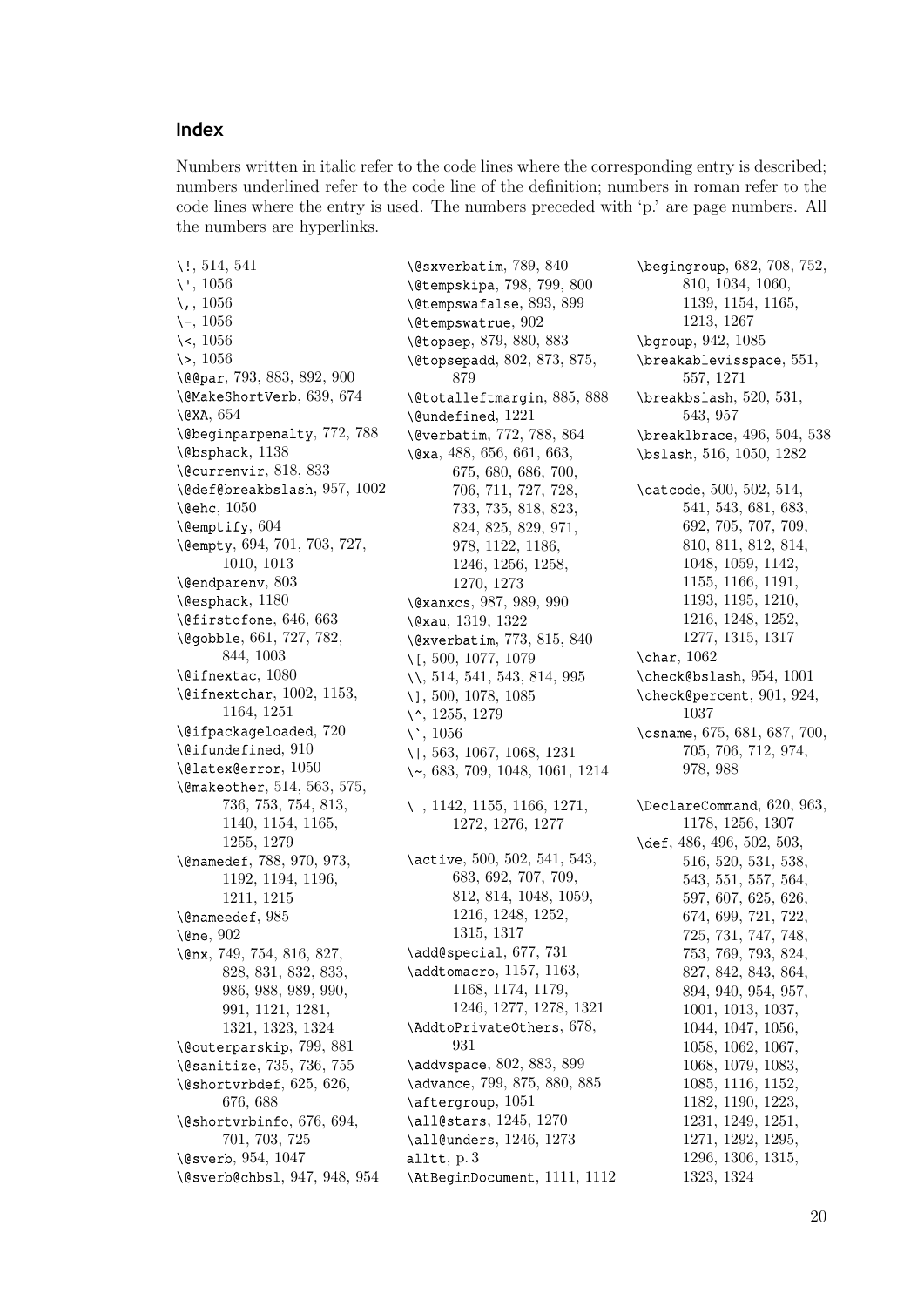\DefineTypeChar, 963, 995, 998 \dekclubs, p. 2, 1067 \dekclubs\*, p. 2 \DeleteShortVerb, [p.](#page-11-0) 2, [69](#page-12-0)9 \deto[ken@](#page-12-0)xa, 971 \detokenize, [1](#page-1-0)2[83](#page-13-0) \discretion[ary](#page-1-0), 497, 521, 551 \do, 574, 575, 734, 7[48,](#page-1-0) 7[49,](#page-7-0) 1056, 1[140,](#page-11-0) 1154, 1165 \do@noligs, 5[74,](#page-16-0) 1058 \dobreakblanksp[ace](#page-4-0), [559](#page-4-0) \dob[reakbsla](#page-5-0)[sh](#page-8-0), 5[43,](#page-8-0) [576](#page-8-0) \dobr[eaklb](#page-13-0)[race](#page-14-0), [502,](#page-14-0) 5[76](#page-14-0) \dobreakspa[ce](#page-5-0), 5[77,](#page-13-0) 611 \dobreakvisible[spa](#page-5-0)c[e](#page-5-0)[,](#page-5-0) 557, 611 \dospecials, 575, [73](#page-4-0)3, [73](#page-5-0)4, 751, 1141, [115](#page-5-0)4, [11](#page-6-0)65 \edef, [652](#page-5-0), [770](#page-6-0), 771, 817, 826, 11[20,](#page-5-0) 1[197,](#page-8-0) [128](#page-8-0)0, [131](#page-14-0)9 \edverbs, p. 2, 1[076,](#page-14-0) 1[081](#page-14-0) \egrou[p](#page-6-0), 10[17,](#page-8-0) 1[085](#page-8-0) \else, [662](#page-9-0), [693,](#page-14-0) [702,](#page-15-0) 749, [754,](#page-16-0) [876,](#page-17-0) [884,](#page-13-0) [941](#page-13-0) \emptify, [952](#page-1-0) \end, 833 \endcs[nam](#page-6-0)e, [67](#page-7-0)5, [68](#page-7-0)1, [687](#page-8-0), [700](#page-8-0), [705](#page-10-0), [706](#page-10-0), [712](#page-11-0), 974, [978](#page-11-0), 989 \endg[roup](#page-9-0), 691, 713, 756, 836, 1[039,](#page-7-0) [1062](#page-7-0), [115](#page-7-0)1, [11](#page-7-0)6[2,](#page-7-0) 11[73,](#page-7-0) [121](#page-11-0)4, [12](#page-12-0)8[8](#page-12-0) \endinput, [136](#page-7-0)9 \endl[inec](#page-9-0)[har](#page-12-0), 8[16,](#page-13-0) 1197, [1198](#page-14-0), [1208](#page-14-0), [1269](#page-15-0) \endv[erbat](#page-15-0)im, [79](#page-16-0)3 \escapechar, [48](#page-17-0)7 \everyeof, 816 \ever[ypar](#page-15-0), [902](#page-15-0) \exhyphenpena[lty](#page-8-0), 771, 775 \f@size, 97[1](#page-9-0) \fi, 584, 66[4,](#page-10-0) 695, 714, 715, 749, 754, 801, [872,](#page-8-0) 878, 884, 899, 941, 982, [11](#page-11-0)87, 1331 \fir[stof](#page-5-0)[one](#page-6-0), [1112](#page-7-0) \font, [586](#page-8-0), [589](#page-8-0), [776](#page-9-0)[,](#page-7-0) [971](#page-10-0) \font[encoding](#page-10-0), [607](#page-10-0) \foone, [50](#page-12-0)0, [514](#page-15-0), [541,](#page-17-0) 555, 563, 12[48,](#page-14-0) 1255, 1317 \frenc[hsp](#page-5-0)a[cing](#page-5-0), [77](#page-8-0)3, [948](#page-11-0)

\gdef, 488, 655, 686, 733, 735, 815, 856, 1036, 1049 \glet, 646, 685 \global, 692, 705, 706, 711, [1013](#page-4-0) \gm@l[brac](#page-8-0)[ehoo](#page-9-0)[k](#page-6-0), [50](#page-10-0)[4](#page-7-0), [509](#page-12-0) \gm@ve[rb@e](#page-6-0)[ol](#page-7-0), 945, 1022, [1044](#page-13-0) \gmd@pre[ambleABD](#page-7-0), [11](#page-7-0)1[1,](#page-7-0) [1112,](#page-12-0) 1119 \gmobeyspaces, 7[73,](#page-4-0) 9[48](#page-4-0) \gmu@ifCSdefi[ned](#page-11-0), [1224](#page-12-0) \gmu@ifstar, 946, [1067](#page-14-0) \gmu@[ifstrany](#page-14-0), 624, 628 \gmu@ifxany, 1[276](#page-8-0) \gmu@measurewd, 97[5](#page-15-0) \gmu@septify, [12](#page-11-0)6[8](#page-13-0) \gmu@tempa, 119[7,](#page-6-0) 12[08,](#page-6-0) 1245, 1[246,](#page-16-0) 1258, 1280, 1287, [130](#page-12-0)6, 1319, 13[29](#page-16-0) \gmu@tempb, [1315,](#page-15-0) [1322](#page-15-0) \gmuI[fValu](#page-16-0)eT, [1209,](#page-16-0) 1212 \gmuI[fValueTF](#page-16-0), 9[90](#page-17-0) \gmuP[utIfValue](#page-17-0), 1218 \gmv@dismath, [10](#page-17-0)77, [10](#page-17-0)80, 1084 \gmv@disverb, [1080](#page-12-0), [1083](#page-15-0) \gmv@edismath, 1[078,](#page-15-0) 1085 \gmv@exhyphen[pe](#page-13-0), 771, [77](#page-13-0)5 \gmv@[hashh](#page-13-0)alfing, 1249, 1278 \gmv@hyphen, [1296](#page-13-0) \gmv@hyphenchar, [58](#page-13-0)9, [129](#page-13-0)5 \gmv@hyphenpe, 77[0,](#page-8-0) 77[4](#page-8-0) \gmV@MakeShortVer[bAlsoInMat](#page-16-0)h, \make[atlet](#page-13-0)[ter](#page-15-0), 5[78](#page-7-0) 635, 64[2](#page-17-0) \gmV@MakeShortVe[rbNo](#page-5-0)[tInMa](#page-17-0)th, 637, 649 \gmV@mm, 687 \gmv@[packname](#page-6-0), 721, 722, 726 \gmv@storedhyphenchar, 586 \gmV@[temp](#page-6-0)A, [65](#page-6-0)2, 658 \GMverba[tims](#page-7-0)pecials, 1223 \gn@melet, 978 \gobble, 1251 \hangafter, [902](#page-6-0) \hangindent, [9](#page-12-0)02 \hbox, 941, [98](#page-16-0)8, 1085, 1121 \hss, 991 \hyphenchar, [58](#page-10-0)6, 589, 776 \hyphenpenal[ty](#page-10-0), 770, 774

\if@m[ini](#page-12-0)[pa](#page-11-0)[ge](#page-12-0), 8[84](#page-13-0) \if@noskipsec, [8](#page-5-0)7[2](#page-5-0) \if@tempswa, 899 \ifcsname, 974 \ifdefined, 11[85](#page-10-0)

\ifdim, 797 \ifgmuXeTeX, 1301 \ifhmode, 582 \IfIntersect, 1270, 1273 \ifmmode, [6](#page-9-0)58, 941 \ifnum, 707, [749,](#page-17-0) 754 \ifvmode, [874,](#page-5-0) [899](#page-16-0) \ifx, 675, 700 \interlin[epen](#page-6-0)[alty](#page-11-0), 901 \kern, [106](#page-7-0)[2](#page-10-0) \last[skip](#page-7-0), [797](#page-7-0), 798 \lccode, 683, 709, 10[48,](#page-10-0) [1061,](#page-13-0) 1214 \leavevmode, 872, 941, 986, 1062 \leftmar[gini](#page-7-0)[,](#page-9-0) [915](#page-7-0) \left[skip](#page-13-0), [888](#page-15-0) \let, 480, 559, [57](#page-10-0)4, [57](#page-11-0)[5,](#page-12-0) [611,](#page-13-0) 706, 711, 840, 1010, 10[13,](#page-11-0) 1022, 1044, [105](#page-10-0)2, 1077, [107](#page-4-0)8, [1111,](#page-5-0) 1[112,](#page-5-0) [1140](#page-6-0), [1154,](#page-7-0) 11[65,](#page-9-0) [1214,](#page-12-0) [1221,](#page-12-0) [1236,](#page-12-0) [1245,](#page-13-0) [1272](#page-13-0) \long, [843,](#page-13-0) [1178,](#page-14-0) [1190](#page-14-0) \lowe[rcase](#page-14-0), [684,](#page-14-0) [710,](#page-14-0) 1052, [1062,](#page-15-0) [1214](#page-15-0) \m@ne, [487](#page-9-0)[,](#page-16-0) [776,](#page-15-0) [816,](#page-15-0) 1198, 1269 \MakeShortVerb, p. 2, 620, [1067](#page-4-0), [109](#page-8-0)[9](#page-9-0) \make[starl](#page-16-0)ow, 1233 \meaning, 971 \medskipamount, [911](#page-1-0) \meta[char](#page-13-0), [1214,](#page-13-0) 1231 \n@melet, [807](#page-11-0) \Name, 646, 655, [685](#page-11-0) \NeedsTeXF[ormat](#page-15-0), [49](#page-16-0) \newcommand, 557, 559, 1076 \newlength, [9](#page-9-0)10 \newsk[ip](#page-6-0), 9[13,](#page-6-0) 9[17,](#page-7-0) 921 \nobreakbslash, [p. 2,](#page-0-0) 531 \nobreaklbra[ce](#page-5-0), [p. 2,](#page-5-0) [538](#page-13-0) \noexpand, [828](#page-11-0) \NoValue, [1157](#page-11-0), [1168](#page-11-0) \noverbatimspec[ials](#page-1-0), [p. 3](#page-5-0), 1221 \null, 941 \numexpr, [1295](#page-14-0)

\obey[lines](#page-15-0), 905, 1035, [103](#page-2-0)6